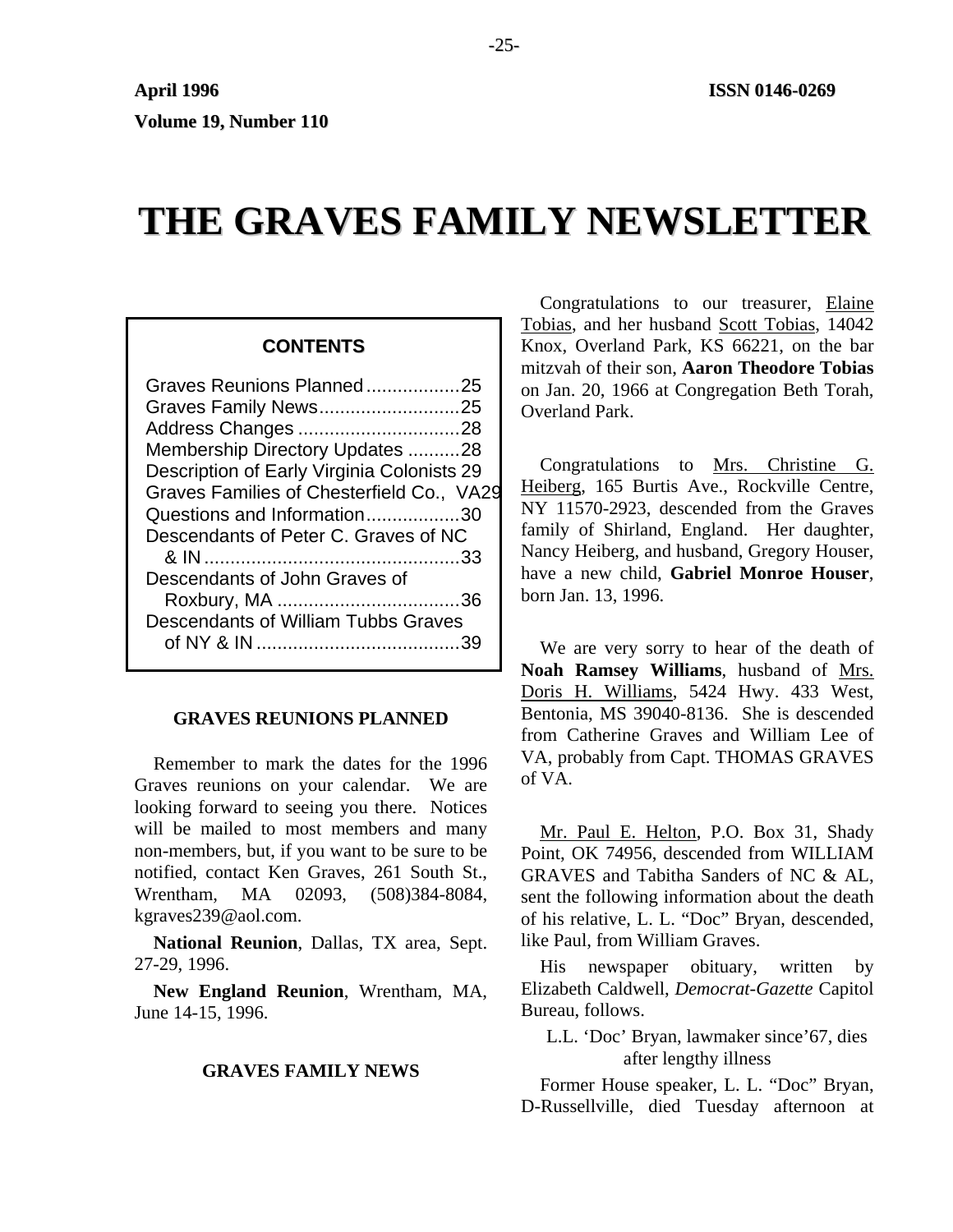Little Rock's University Hospital after a bout with hepatitis.

Bryan was speaker in 1993-94. He was criticized by some for serving in the House at the same time he was a paid staff member for the Arkansas Poultry Federation, one of the state's most politically influential organizations. Bryan was among the Legislature's most outspoken protectors of poultry interests.

Bryan, 75, had been hospitalized off and on for the past year as the disease caused liver and kidney complications. He entered the hospital for the final time Friday and slipped into a coma that night, according to his wife, Evelyn.

**Memberships: Regular (U.S. & Canada) \$20/year Other countries (air mail) \$30/year Sustaining \$40/year Life (age 62 and older) \$600 one time Foreign memberships must be paid by money order in U.S. dollars. All back issues (1976 present) are available at current price.**

**Newsletter only available to individuals as part of Graves Family Association membership.**

**Next National GFA Reunion: Sept. 27-29, 1996, Dallas, Texas**

**Next New England Reunion: June 14-15, 1996, Wrentham, MA**

**Published by:**

**THE GRAVES FAMILY ASSOCIATION 261 South St., Wrentham, MA 02093 Internet Home Page: http://www.andrews.edu/~calkins/gravesfa.html**

**Newsletter Editor: Kenneth Vance Graves (508)384-8084 Internet: kgraves239@aol.com**

**Treasurer: Elaine Tobias, Overland Park, KS Director, On-line Computer Help: H. W. ("Bud") Graves, Veradale, WA Internet: dfrh81a@prodigy.com Director, Internet Home Page: Keith G. Calkins, Berrien Springs, MI Internet: calkins@andrews.edu**

"We're sort of numb," said Evelyn Bryan, who was with her husband when he died. "We remember him as a very kind and gentle person. He loved everybody. He never met a stranger."

She said her husband will be buried in Russellville. Funeral arrangements were incomplete Tuesday night.

Besides his wife, Bryan is survived by two daughters, Mary Rebecca Ewing of North Little Rock and Linda Phillips of Springdale.

"Doc was just a good fellow with a real sense of humor, a lot of fun to be around," said Rep. Lloyd George, D-Danville, another leading proponent of the poultry industry.

Bryan began serving in the House in 1967. George began serving in 1963.

The former speaker's wife said doctors never determined how or where he contracted hepatitis.

State Auditor Gus Wingfield of Delight, who served in the House from 1981-94 with Bryan, said Bryan cared about his constituents and his legislative colleagues.

"Even in a weakened condition, I thought he did well as speaker," said Wingfield, a Democrat who was elected auditor in November. "He was fair to me and all the members of the House."

Gov. Jim Guy Tucker, whose first regular legislative session as governor was during Bryan's tenure as speaker, said the lawmaker was an "immense help to me during my first two years as governor."

He described Bryan as an "absolutely wonderful person and a great friend" and said "his experience and advice were always available to me. I relied on him strongly."

Despite opposition from a Republican who is well-known in Russellville, John Montgomery, Bryan was elected Nov. 8, 1994, to a 15th two-year term. His margin of victory was just 300 votes.

Because of his illness, Bryan only made it to the opening day of the 89-day legislative session.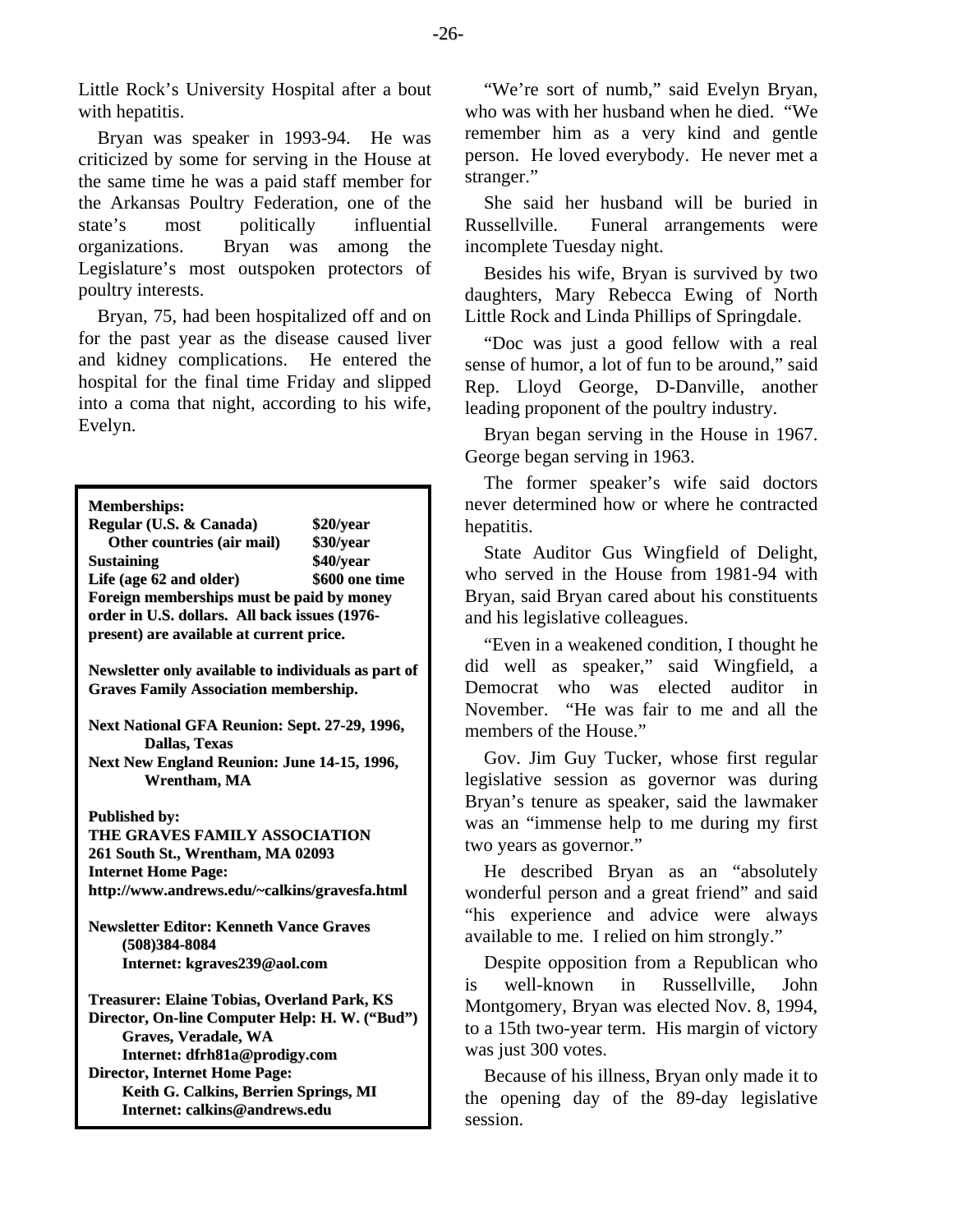"Doc was dedicated to being a good representative," George said. "Doc especially loved Arkansas Tech (University)."

"It gave him an opportunity to help the people," she said. "He helped them solve a lot of problems."

Bryan was born Jan. 31, 1920, at Coal Hill in Johnson County, where his father was a miner and a blacksmith. When his father was young, he acquired the nickname "Doc" because he often drove a local doctor around the county. Bryan, named Lloyd Leon, became "Little Coc," though his mother always called him Leon.

He graduated from Coal Hill High School in 1939 and attended Arkansas Tech at Russellville for two years on a basketball and track scholarship before entering the Navy.

Returning to Russellville after his discharge from the military, Bryan worked briefly as a traveling salesman. He later joined radio station KXRJ-AM (now KARV-AM), announcing sporting events and eventually became general manager.

Long active in other people's campaigns, Bryan decided to run for a House district that included Pope, Searcy and Marion counties when incumbent Rep. Clyde Kinslow retired in 1966.

In a 1993 interview, Bryan said he took pride in turning his district from an area of dirt and gravel roads to one with a good road system. He also mentioned the growth of Arkansas Tech.

After leaving the radio business, he was a vice president of Capital City Business College. Bryan joined the staff of the Arkansas Poultry Federation in 1975. He said he kept his job and legislative duties separate. He retired from the federation in 1989.

Mrs. Norman L. (Patti A.) Graves, 2151 Birchwood Ave., Eugene, OR 97401, sent the following obituary from the newspaper in Eugene, OR. Does anyone know the ancestry of his family?

# **Broadus Graves**

Cottage Grove [OR] — The funeral will be held March 27 [1996] for Broadus Graves of Cottage Grove, who died March 22 of causes related to diabetes. He was 69.

Graves was born April 2, 1926, in Murphy, NC, to John and Nora McTiger Graves. He married Kate Dockery in Georgia on Sept. 16, 1943.

In 1962, Graves moved to Cottage Grove. He worked as a backhoe operator at Bohemia Inc., and enjoyed fishing and hunting.

In addition to his wife, survivors include four sons, Wade and Dillard, both of Eugene, and Louie and Billy, both of Cottage Grove; two daughters, Josephine DeHaven of Eugene, and Mable Young of Cottage Grove; 12 grandchildren; and seven great-grandchildren.

He is also survived by four sisters, Willa Lovingood of Cottage Grove, Kate Hartness and Mary Jo Sutton, both of Murphy, and Mary Lee Waltemaph of Virginia; and five brothers, J.D. of Springfield, OR, Bill of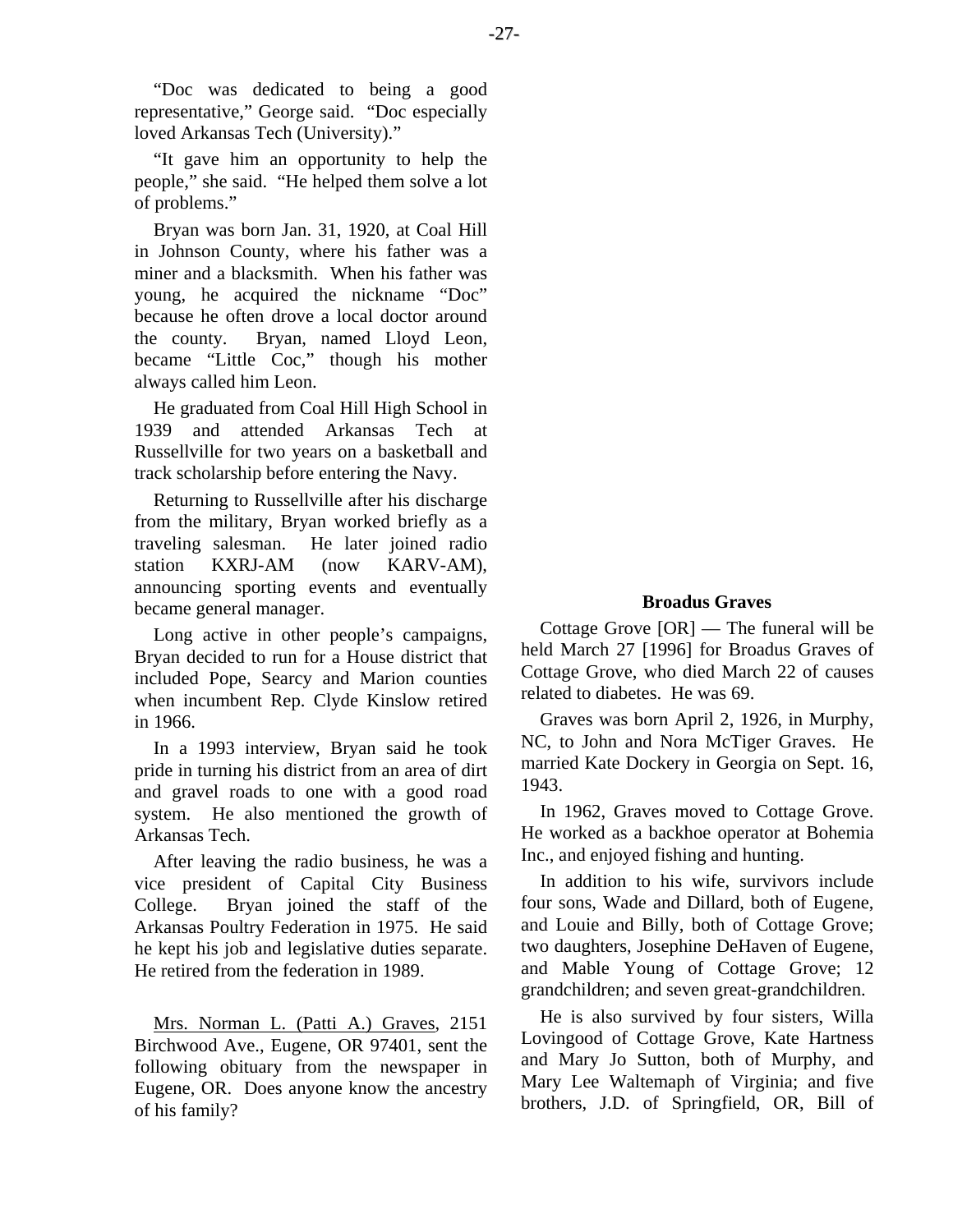Wednesday's service is at 2 p.m. at the Riverside Church of God in Cottage Grove. Burial will be at Fir Grove Cemetery in Cottage Grove.

#### **ADDRESS CHANGES**

Mrs. Beatrice Kerr, descended from THOMAS GRAVES of DE, Quaker, has moved from Lima, OH to 485 West Hume Rd., Cridersville, OH 45806-2527.

Mr. Lee W. Graves of Lamar, CO, descended from WILLIAMSON GRAVES and Sarah Evans of VA & KY, has changed his address to 1703 South 7th St., Lamar, CO 81052-4109.

Mrs. Donna Caron of West Swanzey, NH, descended from THOMAS GRAVES of Hartford, CT, has moved to 50 Base Hill Rd., West Swanzey, NH 03469-3400.

#### **MEMBERSHIP DIRECTORY UPDATES**

#### *New Members*

BONNELL, Mrs. Carole 22717 41st Avenue, Ct. E, Spanaway, WA 98387-6925 Ancestry: Lt. William Graves of MA and NS & NB, Canada

CHEVALIER, Mrs. Druecillo M. P.O. Box 2396, Port Aransas, TX 78373 Ancestry: Capt. Thomas Graves of VA, via Francis<sup>2</sup>, Francis<sup>3</sup>, Clara<sup>4</sup> m. Aaron Higginbotham

DONNELLY, Ms. Sharon E. 7 Jeffrey Lane, East Setauket, NY 11733 Ancestry: Benjamin F. Graves and Jennie Shortsleeves of NJ & NY

GAMBLE, Mr. Allen Edward 1567 Valencia Rd., Niskayuna, NY 12309-4200 Ancestry: Capt. Thomas Graves of VA, via  $John<sup>2</sup>$ ,  $\text{Ralph}^3$ , Ralph Croshaw<sup>4</sup>, Henry White<sup>5</sup>, Sarah Croshaw<sup>6</sup> m. Thomas Barnett

GRAVES, Mr. Jacob Hughes, III

5081 Winchester Road, Lexington, KY 40509 Ancestry: Capt. Thomas Graves of VA, via John<sup>2</sup>, Thomas<sup>3</sup>, John<sup>4</sup>, John<sup>5</sup>, Joseph<sup>6</sup>, Joseph<sup>7</sup>, Benjamin R.<sup>8</sup>

GRAVES, Mr. John Carson 49 Orchard Lane, Wayland, MA 01778 Ancestry: Capt. Thomas Graves of VA, via Thomas<sup>5</sup> m. Ann Davenport, John<sup>6</sup>, James<sup>7</sup>, Thomas Williams<sup>8</sup>

GRAVES, Mrs. Pauline Anne Post Office, Witchcliffe, Western Australia 6286, Australia Robert Graves and Elizabeth ------ of Billinghay, Lincolnshire, England

GRAVES, Mr. Richard A. 20932 33rd Dr. SE, Bothell, WA 98021 Ancestry: Francis Irving Graves of IN & CA

GRAVES, Mr. Robert E., Jr. P.O. Box 10125, Glendale, AZ 85318 Ancestry: Peter Graves and Lucy Ann ------ of NY & WI (prob. Samuel Graves of Lynn, MA)

HIBBS, Mrs. Betty W. 11920 Louisville Rd., Cox's Creek, KY 40013 Ancestry: John Graves and Peggy ------ of Fayette Co., KY

McCLURE, Mrs. Margaret M. 4507 West Aster Dr., Glendale, AZ 85304 Ancestry: Richard Graves and Elizabeth ------ of IN, MO & KS

NAUJALIS, Mrs. Paula 1935 Ball NE, Grand Rapids, MI 49505 Ancestry: Capt. Thomas Graves of VA, via Francis<sup>2</sup>, Francis<sup>3</sup>, Elizabeth<sup>4</sup> m. William Higginbotham

THOMPSON, Mr. John N. Thompson Rt. 1, Box 184, Reidsville, NC 27320 Ancestry: Capt. Thomas Graves of VA, via Thomas<sup>5</sup> m. Ann Davenport, John<sup>6</sup>, Azariah<sup>7</sup>, Azariah<sup>8</sup>

WOOD, Mr. Bill R. 307 Teakwood, Amarillo, TX 79107-1819 Ancestry: Capt. Thomas Graves of VA, via Francis<sup>2</sup>, Francis<sup>3</sup>, William<sup>4</sup>, William<sup>5</sup>, William<sup>6</sup>, Giles N.<sup>7</sup>

# **DESCRIPTION OF EARLY VIRGINIA COLONISTS**

An article from the *Richmond Times Dispatch*, Sunday, Jan. 28, 1996, was sent by Mr. Kenneth B. Graves, 1027 Elliott Ave.,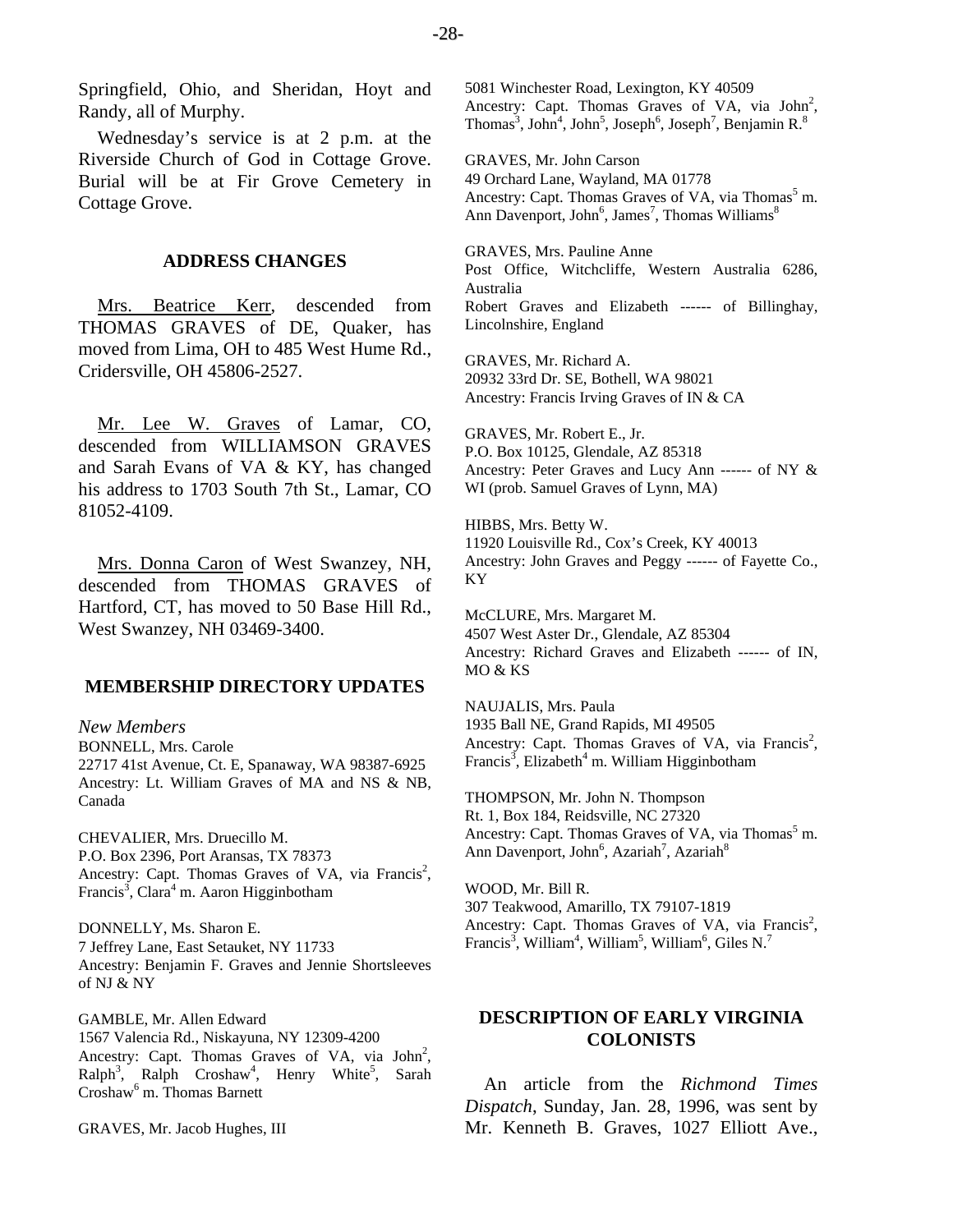Petersburg, VA 23805. It states: "Information detailed in the Virginia Historical Society's journal has uncovered information lost for almost four centuries that is revolutionizing the view of the early Virginia colonists.

They weren't a bunch of greedy ne'er-dowells, as they have been depicted by historians and writers of the era, but rather educated men with a broad spectrum of trades and talents, and refined, practical women, many of whom came to the New World with their households.

Dr. David Ransome, a historian researching records at Cambridge University, has discovered the lost archive of the Virginia Company for 1619-24, as well as English records of Virginia activities dating into the 1660's.

Those records, called the Ferrar Papers, show that the Virginia colonists were 'more typical of England as a whole, rural as well as urban, the successful as well as the defeated,' Ransome wrote in the most recent issue of *The Virginia Magazine of History and Biography*."

... "Ransome located more than 500 Virginia items in the documents in the Old Library of Cambridge University's Magdalene College, where they had been largely unrecognized.

Among other information, they contain detailed information on about 250 of the 3,000 or more people who 'shipt ... for Virginia' in the years 1619 to 1622, as well as other company records of its Colonial activities."

One conclusion is that the early settlers of Virginia were not all that different from those of New England, contrary to much previous opinion.

# **GRAVES FAMILIES OF CHESTERFIELD CO., VA**

On pages 43-46, 1994 GFNL, were some queries and genealogies about the family of John Graves, b.c. 1750 in Chesterfield Co., VA, (genealogy #369) who married Mary ------. This John had sons John, Isham, Armstead, Arthur, Sally, Patty, and Nancy. One of the sons of Isham Graves was William Graves, b.c. 1805. This William Graves was probably the one who married Susannah Noble.

There was also a William Graves, b. 1802, of Pulaski Co., KY, (discussed on p. 43, 1994 GFNL) who married Elizabeth Nunnelly and had son William Logan Graves, who it was previously thought might be the son of Isham Graves. However, this William Graves has been shown to be a son of Robert Graves, b.c. 1735, VA, who was a son of John Graves, b.c. 1700, of VA and Orange Co., NC (genealogy #56). Who is this John Graves? Is he related to the John Graves (b.c. 1750) of the preceding paragraph.?

There is at least one part of the descendants of Capt. Thomas Graves of VA that lived in Chesterfield Co., VA. William<sup>4</sup> Graves (William<sup>3</sup>, Thomas<sup>2</sup>, Thomas<sup>1</sup>) was baptized 29 April 1688 in St. Peter's Church, Abingdon Parish, Gloucester Co., VA. He married Martha ------ and they settled in Chesterfield Co., VA. The only son who is known is William5 Graves, born 4 July 1725 in Chesterfield Co., VA, died 24 Jan. 1776, who married Sarah Cox. Their children were: King, Arthur, Charles, Martha Winifred, Frances, William, Henry, Pliny, Matthew, Sarah, and Benjamin.

Edmund<sup>4</sup> Graves, brother of William4 Graves, had a son John<sup>5</sup> who had a son  $\mathrm{Esom}^6$ Graves, b.c. 1764, probably in Halifax Co., VA. Is it possible that the name Esom was a variation of Isham?

Arthur<sup>6</sup> Graves, son of William<sup>5</sup>, had a son William<sup>7</sup> Graves who married Euphan Armistead, so it is evident that the Armistead family was associated with the Graves family in Chesterfield Co.

In *Tyler's Quarterly Magazine*, vol. 18, pp. 168-169, some other interesting relationships are indicated. The marriage of **Bachelor Graves** to Rhoda Clay on 6 Jan. 1784 is noted. Also on these pages, it is interesting to note that **Peter E. Graves** was a son of Charles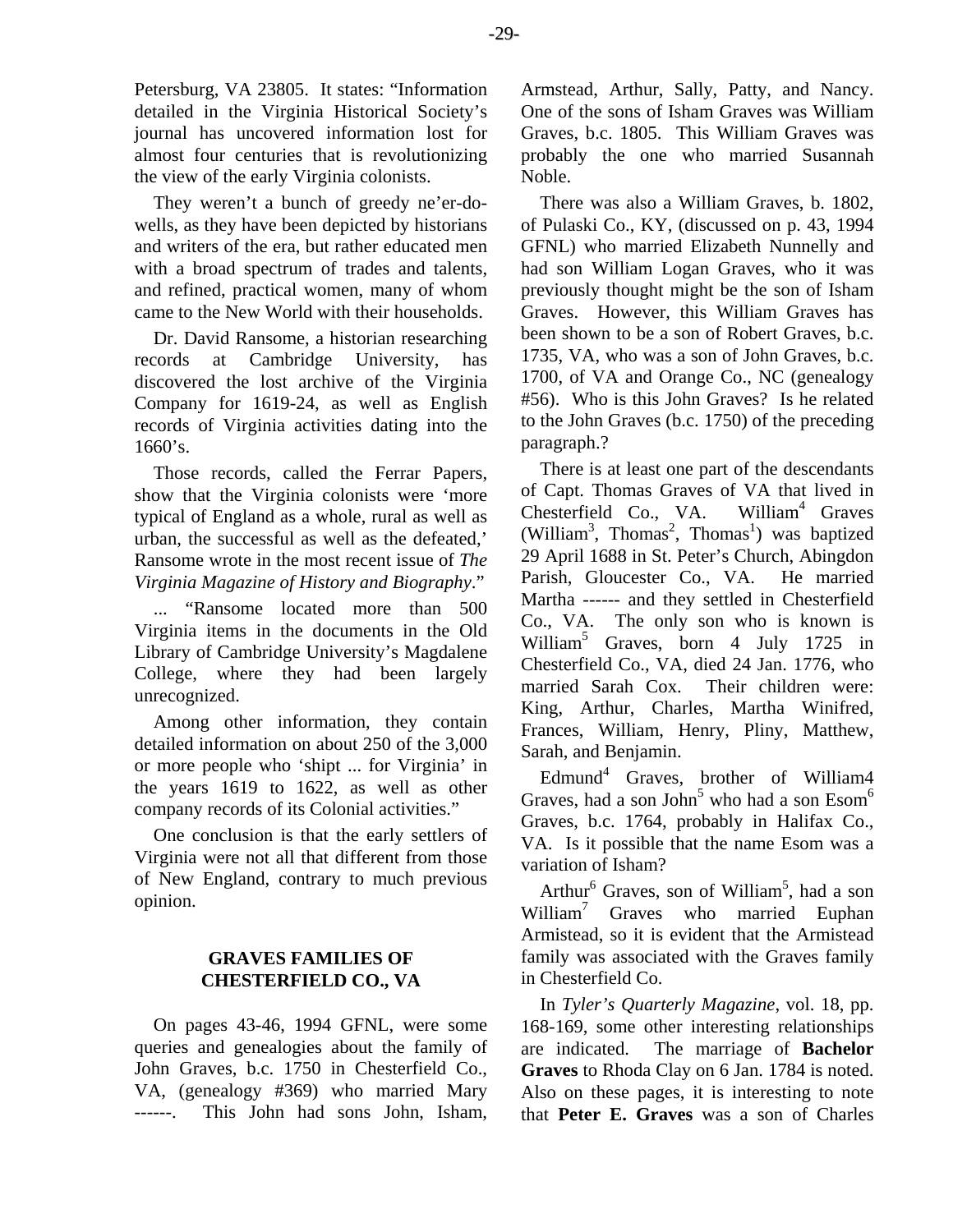Graves and Dorcas Clay. It is believed that this family is probably related to that of Bachelor Graves, and that they are both related to the other Graves families of Chesterfield Co., VA. Considering the rare appearance of the name Peter Graves, could there be a connection with the Peter Graves of Surry Co., NC?

More research, record gathering, and analysis is needed for these Graves families.

# **QUESTIONS AND INFORMATION**

# *MISCELLANEOUS GRAVES FAMILIES*

Ms. Debbie Dietzer, 319 New Britain Rd., Unit 214, Kensington, CT 06037, is looking for information on the family and ancestry of GEORGE W. GRAVES (b. 1800, Davie Co., NC) and his wife Margaret (b.c. 1797). She is descended from their son Jacob B. Graves (1827-1864) who married Paulina Casey/Cazie on 7 Sept. 1850.

According to census records, Jacob and Paulina had 5 children: George W., b. 1851; Sarah M., b. 1853; Margaret, b. 1855; Martha, b. 1858; baby, b. 1860.

She has found "an estate record for a George Graves, dated 1838. It mentions several children, one of whom is a son named George, possibly Jacob's father (?). In addition, I have found a will of one Conrad Graves (dated 1820), which names an eldest son George."

Following are the first 2 generations of a genealogy for the Conrad Graves mentioned above. This information is from Mr. William L. Murphy, P.O. Box 26482, Raleigh, NC 27611 and Mrs. Janice R. Dickenson, 863 South Park St., Fairmont, MN 56031. The George Graves with the 1838 estate record was probably #3, and the George W. Graves of interest may be his son, #21.

# GENERATION 1

Conrad Graves (1) was born about 1745, possibly in Berks Co., PA, and died in 1822 in Rowan Co., NC. He married Mary Fraser, daughter of Phillip Jacob Fraser, on 9 Jan. (or July) 1767 in Rowan Co., NC. His will was dated 11 May 1820 and was probated in May 1822. The children were named in his will. The sons are in order of birth as are the daughters, but the relative order of sons and daughters is not known. Mary died before 1820.

According to Mr. Murphy, Conrad Graves supposedly migrated from the Heidelburg School area of Bucks (or Berks?) Co. or Lancaster Co., PA to Rowan Co., NC as a young unmarried man. He has found only two Conrads, both of whom fit the right time and place. One Conrad was a son of Johan George Graff and Catharine nee Graf. He was born in Lancaster on 20 Aug. 1744 and died 11 Aug. 1784. He married Susanna Schwarz on 24 Jan. 1775 and had 3 sons, all who died young and unmarried, obviously not the right Conrad. The other Conrad was John Cunradt Graff, a son of John Michael Graff of Lancaster Co., PA. He was born 22 Sept. 1734 and was baptized 13 Oct. 1734. His sponsors were John Cunradt Fey/Fry and his wife Anna Elizabetha. He is the most likely candidate for Conrad Graves.

John Michael Graff was from Elsenz in the Northern Kraichgau. He was called "the miller's servant" in the records there. His wife was Catharina by whom he had an unknown child in 1728 and arrived in Pennsylvania on the Dragon in 1732. He married a second time, wife's name unknown, and had John George, born 6 April 1739, and John Cunradt, both of whom were baptized at Trinity Lutheran Church in Lancaster, PA. There was also a daughter Maria Catarina born 9 Nov. 1742 who appears in the records of Muddy Creek Lutheran Church. Since no further records of John Cunradt Graff have been found in PA, he may have joined the migration southward to Rowan Co., NC.

There was a German Lutheran Church in Davie Co. (formed from Rowan Co. in 1836) where Conrad settled. It was called New Jerusalem, and nothing remains today but the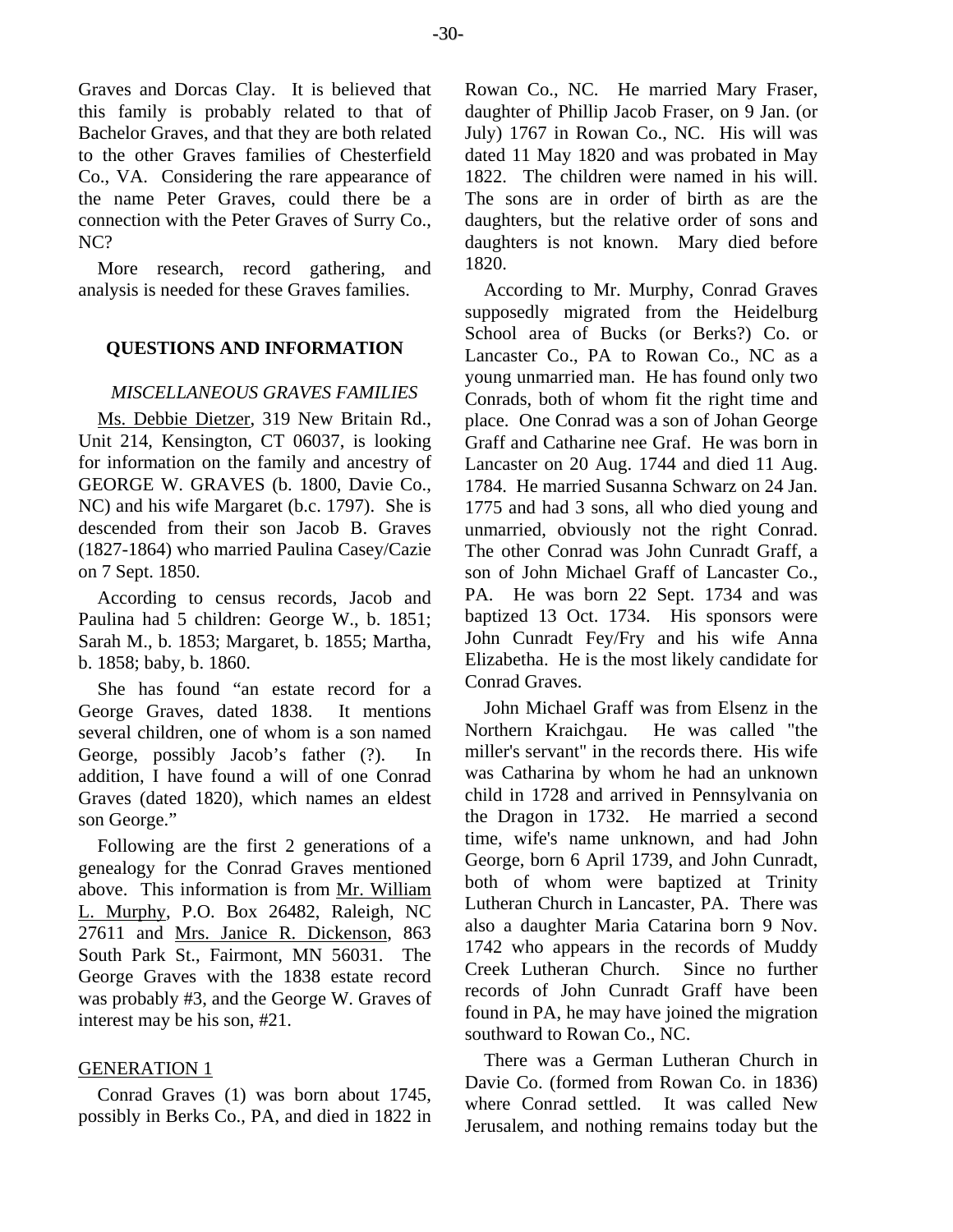cemetery. A fraction of the records have made it through the years and contain some few references to the Graff family, mainly Conrad's sons John George and Phillip Jacob. Children - Graves

- 2. Catharine C. Graves, m(1) John Mock, 4 Oct. 1790, m(2) Charles Hase, 1808.
- 3. George Graves, b.c 1770, m. Elizabeth Booe, 8 (or 18) Dec. 1792, d. 1837.
- 4. Philip Jacob Graves, m. Elizabeth ------.
- 5. John Graves, b.c. 1780, m. Amelia Adams, 2 April 1806, d. 1847.
- 6. Eve Graves, m. ------ Hamilton.
- 7. Elizabeth Graves, m. Asa Wyatt, 2 Feb. 1813.
- 8. Sarah Graves, m. Josiah D. Potts, 19 Sept. 1812.

# GENERATION 2

Catharine C. Graves (2) first married John Mock on 4 Oct. 1790 in Rowan Co., NC. She secondly married Charles (?) Hase (or Hays) in 1808.

Children - Mock

- 9. Sarah Mock, b. 6 Aug. 1791, bapt. 9 Jan. 1792 (Heidelburg Lutheran Church, Rowan Co., NC), m. John Cook.
- 10. Anna Mock, b. 2 April 1793, bapt. 2 June 1793 (Heidelburg Lutheran Church, Rowan Co., NC).
- 11. Barbara Mock, m. Tennison Cheshire.
- 12. Mary Mock, m. David Hudlin.
- 13. George Mock, b. 1802, m. Lucinda Pippin, 4 March 1819, d. 12 Dec. 1881.
- 14. John Mock, m(1) Betsey Pippin, (Orange Co., IN), m(2) Eleanor Tenery. He may also have married Clarissa Parsons.
- 15. Nancy Mock, m. Champion Harris.

George Graves (3) was born about 1770 in Rowan Co., NC, and died in 1837 in Davie Co., NC (formed from Rowan Co. in 1836). He married Elizabeth Booe on 18 (or 8) Dec. 1792 in Rowan Co., NC.

# Children - Graves

- 16. Sarah Graves, m. James Foster.
- 17. Elizabeth Graves, m. James Torrentine, 21 Dec. 1826.
- 18. John Graves, possibly m. Susanna Fox.
- 19. Margaret Graves, m. Wesley Jones, 12 Sept. 1822.
- 20. Rachel Graves, m. Moses Burgess.
- 21. George Graves, Jr.

John Graves (5) was born about 1780 and died in 1847, both in Rowan Co., NC. He married ------.

There was a John C. Graves who married Nancy ------ and had at least 1 child: Nathan (or Nathaniel) Graves, b.c. 1826 in Davie Co., NC, m. Rebecca Booe. Could John C. be the same or related to this John Graves? John's brother George married Elizabeth Booe.

# Children - Graves

22. Henry F. Graves, m. Mary E. Foster, d. before 1847.

Mr. John P. Graves, 1010 Roundhill Circle, Napa, CA 94558, is looking for information on the family and ancestry of his grandfather, AARON ALFRED GRAVES, "born 1832 in Carson, probably Fannin Co., TX. He reportedly moved to CA in the early 1860's, but the first record I have found of him is in the mid-1870's, when he was living in northern Lake Co.

He married Ada Melissa McMath on March 17, 1875 in Hullville, Lake Co., CA, and spent most of the rest of his life there prior to moving to Oakland, CA, shortly before his death on Oct. 31, 1919. He and his wife had 9 children born between 1877 and 1896. According to the 1880 and 1900 census records, A. A. Graves' father was born in NY state and his mother was from Scotland. I do not know any of their names."

He recently visited the San Jacinto Museum of History, site of the 1836 battle where the Texas forces, led by Sam Houston, defeated Santa Anna and his Mexican Army, leading to the independence of Texas. He noticed that there were several men named Graves and one named Gravis who fought for Texas, but wasn't able to find any connection with his ancestor.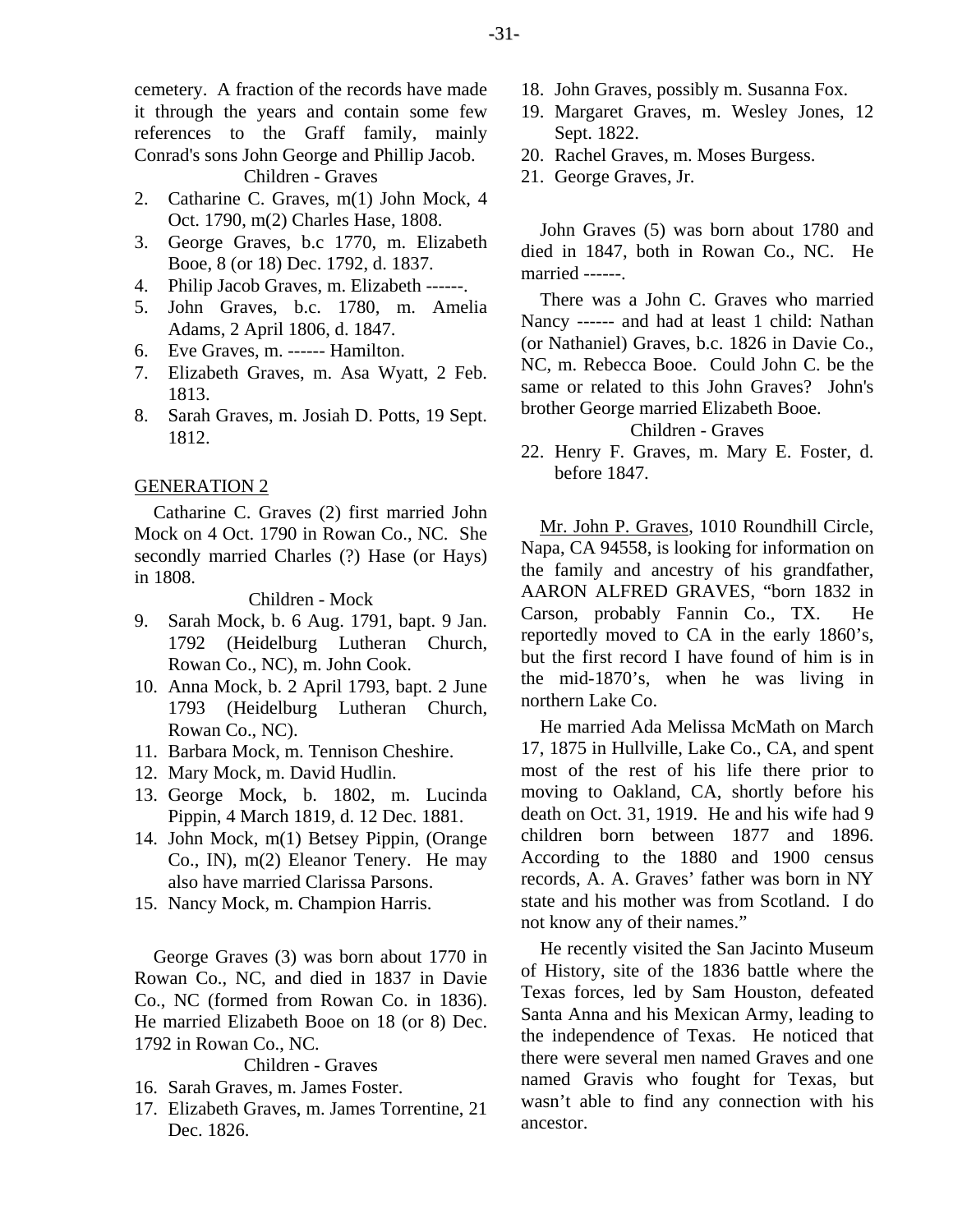(He had a previous query on p. 113, 1994 GFNL.

As the next step, I recommend looking at the 1840, 1850 and 1860 census records for TX to find families that could possibly be that of Aaron with him as a child. Although it is possible that his father had died and his mother had remarried, I would first check Graves households.)

Mrs. Sandy Evans, P.O. Box 232, Broadway, OH 43007, has been looking for the ancestry of DAVID ELLIS GRAVES, b. 25 Sept. 1853, d. 27 April 1936, native of Whitewater, IN, m. Elizabeth Wallingford.

(ED. NOTE: David was descended from THOMAS GRAVES of New Castle Co., DE, a Quaker. The descent is: Thomas<sup>1</sup>, Samuel<sup>2</sup>, Jonathan<sup>3</sup>, Jacob<sup>4</sup>, Jacob<sup>5</sup>, Joseph Chandler<sup>6</sup>, David Ellis<sup>7</sup>.)

A summary of the family of David and some of his descendants is given below. More information on this and other parts of this Graves family would be appreciated.

#### GENERATION 7

David Ellis Graves (1) was born 25 Sept. 1853 and died 27 April 1936. He first married Elizabeth (or Anna) Wallingford in 1873. She was born 4 Nov. 1854 and died 15 June 1880. He may have first lived in Chickasaw, Mercer Co., OH, and later moved to Marysville, Union Co., OH. He secondly married Evangaline Blose on 11 March 1882. She was born 2 May 1861 and died 20 April 1952.

Children - Graves

- 2. Geoffrey Graves, b. 11 March 1874.
- 3. Maggie Olie Graves, b. 7 April 1876, m. ------, d. Aug. 1921.
- 4. Laura Maud Graves, b. 21 May 1877. Children - Graves, by Evangaline Blose
- 5. Verl Albert Graves, b. 29 Oct. 1884, m. Elizabeth Kachele, 1 Aug. 1906, d. 12 Jan. 1969.
- 6. George C. Graves, b. 12 March 1886, m. Ethel ------, 1914, d. Aug. 1956. Had 1

son who died at age 21, presumably unmarried.

- 7. Myrtle Graves, b. 14 Jan. 1888, m. Charles Brown, 22 July 1907, d. 8 Nov. 1973.
- 8. Emma Elizabeth Graves, b. 3 Feb. 1893, m(1) Merrill L. Staley, 5 Nov. 1913, m(2) Webb Smith, m(3) George Woodward, 21 Nov. 1956.
- 9. Lola Irene Graves, b. 2 Feb. 1897, m. Perry Yeager.
- 10. David R. Graves, b. 1 June 1899, m. Maryam Wood, 2 June 1922, d. 29 Sept. 1925.
- 11. Mary Pauline Graves, b. 27 June 1903 (West Manchester, OH), m. Pearl Crites, 18 Aug. 1923. She was b. 21 Feb. 1902, and d. 13 Feb. 1979 in Marysville, OH.

# GENERATION 8

Maggie Olie Graves (3) was born 7 April 1876 and died in Aug. 1921. She married ------.

Children - ------

- 12. Elsworth ------
- 13. Leota ------
- 14. Martha ------

Verl Albert Graves (5) was born 29 Oct. 1884, and died 12 Jan. 1969 in Marysville, Union Co., OH. He married Elizabeth Kachele on 1 Aug. 1906. She was born 29 Nov. 1888, and died 6 May 1987 in Marysville, OH. They were both buried in Oakdale Cem., Marysville, OH. All their children were born in Union Co., OH. (R-20) Children - Graves

- 15. Albert Kenneth Graves, b. 22 Oct. 1906, m. Edith Marie Rausch, 3 July 1927.
- 16. Harry John Graves, b. 22 Dec. 1908, m. Edna Emma Rausch, 14 July 1929.
- 17. Telitha Barbara Graves, b. 14 July 1912, m. Andrew Jackson Payne, 26 July 1935.
- 18. Madaline Louise Graves, b. 5 Sept. 1914, m. Bernard Wilson, 22 June 1933.
- 19. Delorne Graves, b. 23 June 1920, d. 17 Oct. 1921.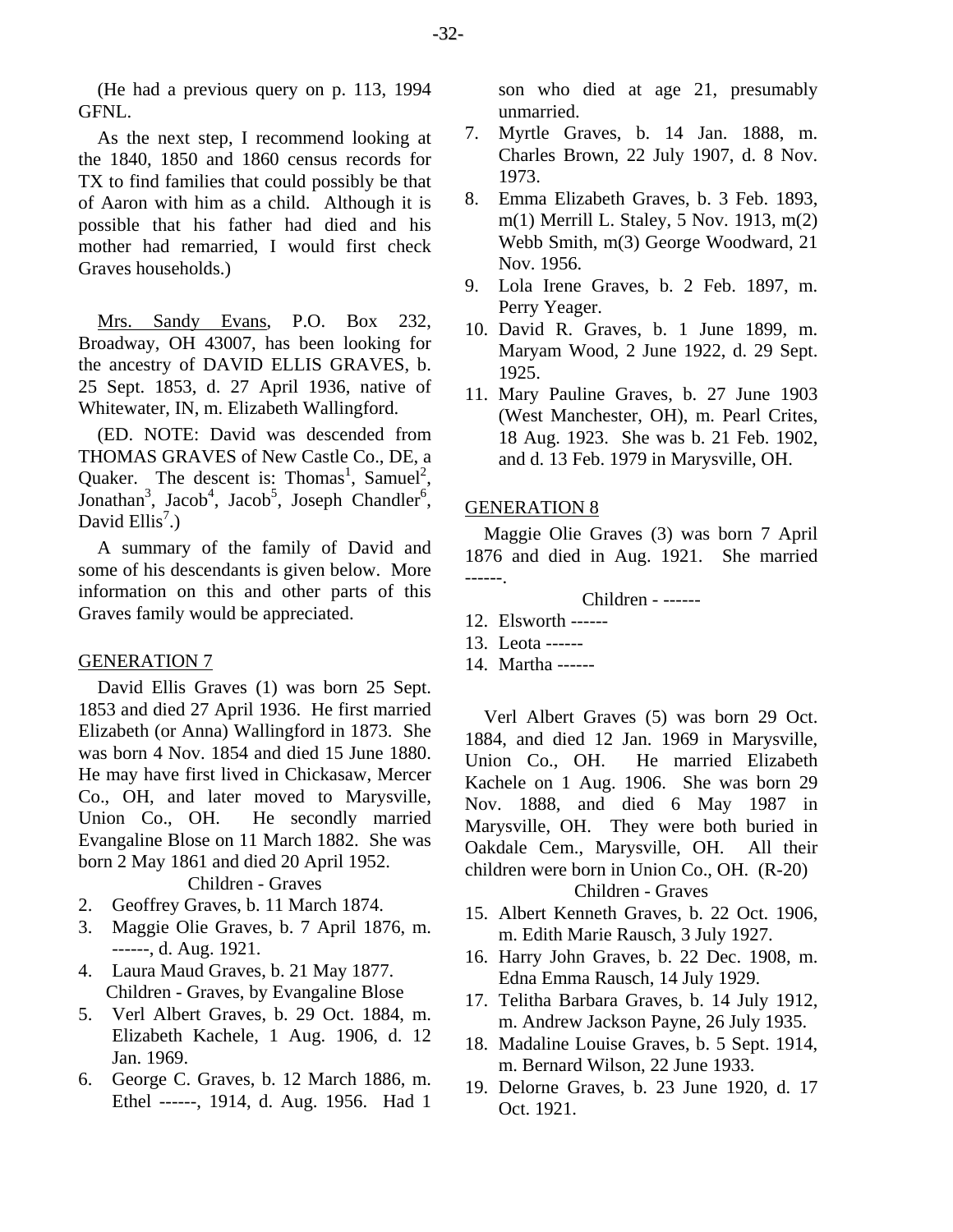20. Betty Ann Graves, b. 8 March 1932, m. Chester Clegg, 24 June 1950.

Myrtle Graves (7) was born 14 Jan. 1888 and died 8 Nov. 1973. She married C. W. Brown on 22 July 1907. He was born 2 Feb. 1877 in Champaign Co., OH, and died 8 Jan. 1948. They were both buried in Oakdale Cem., Marysville, OH.

Children - Brown

- 21. Rita Brown, b. 7 Nov. 1907 (Marysville, OH), m. Kenneth Hill.
- 22. Charles E. Brown, b. 10 April 1909, m. Myrtle Olson, d. 8 March 1948.
- 23. Ivan Leroy Brown, b. 15 Jan. 1911, m. Alberta E. Jenkins, 2 May 1957, d. 25 May 1965.
- 24. Lela Mae Brown, b. 6 Nov. 1913 (Marysville, OH), m. David Maccabee.
- 25. Hazel Brown, b. 11 April 1917 (Marysville, OH).
- 26. Harold E. Brown, b. 1 April 1921.
- 27. Cecil Brown, b. 8 Oct. 1924, d. Oct. 1924.

Emma Elizabeth Graves (8) was born 3 Feb. 1893. She first married Merrill L. Staley on 5 Nov. 1913. He was born 9 Jan. 1891 and died 22 March 1922. She secondly married Webb Smith. He was born 22 Jan. 1891, died 13 July 1951, and was buried in IN. She married her third husband, George Woodward of Cheshire, England, on 21 Nov. 1956. He was born 21 Dec. 1886 and was buried in FL.

Children - Staley

28. John M. Staley, b. 6 Jan. 1916, m. Inetta Dibble, 29 Sept. 1962.

Lola Irene Graves (9) was born 2 Feb. 1897. She married Perry Yeager.

Children - Yeager

29. Richard Yeager, b. 20 Feb. 1920, m. Margurite Ellis, 28 June 1942.

Mrs. Robert Barnes, Rt. 1, Box 7A, Hardesty, OK 73944, is looking for the ancestry of her PETER C. GRAVES of NC & IN. A partial genealogy follows.

# **DESCENDANTS OF PETER C. GRAVES OF NC & IN**

#### GENERATION 1

Peter C. Graves (1) was born about 1800 in NC. He married Jane ------. She was born about 1801 in NC. She was deaf and dumb. All their children were born in Decker, Greene Co., IN or vicinity. He was listed as a farmer in the 1850 census for Greene Co., IN.

Peter may have been related to William B. Graves of NC & IN, and to Peter Graves of Surry Co., NC. The name of James Randolph Graves, grandson of Peter C. Graves, also indicates a possible relationship with John Graves of Randolph Co., NC, since that is the only Graves family that is known to have used Randolph as a given name.

## Children - Graves

- +2. James Graves, b. 9 May 1839, m. Sarah Fox.
	- 3. Margaret Graves, b.c. 1841.
	- 4. Jane Graves, b.c. 1843.

#### GENERATION 2

James Graves (2) was born 9 May 1839 in the vicinity of Decker, Green Co., IN. He married Sarah Fox, daughter of Charles Fox and Louiza ------. She was born about 1844 in Shoals, Martin Co., IN, died 7 Nov. 1900, and was buried in Bedell Cem., Decker, Knox Co., IN.

# Children - Graves

+5. James Randolph Graves, b. 11 Feb. 1864, m(1) Mary Ann Gieseke, 25 June 1890, m(2) Eliza McNeel, d. 7 May 1961.

6. Mary Graves, m. Frank Dunn.

## GENERATION 3

James Randolph Graves (5) was born 11 Feb. 1864 in Shoals, Martin Co., IN, died 7 May 1961 in Guymon, Texas Co., OK, and was buried 11 May 1961 in Hartville Cem., Hardesty, Texas Co., OK. He first married Mary Ann ("Molly") Gieseke, daughter of John Gieseke and Caroline Sutton, on 25 June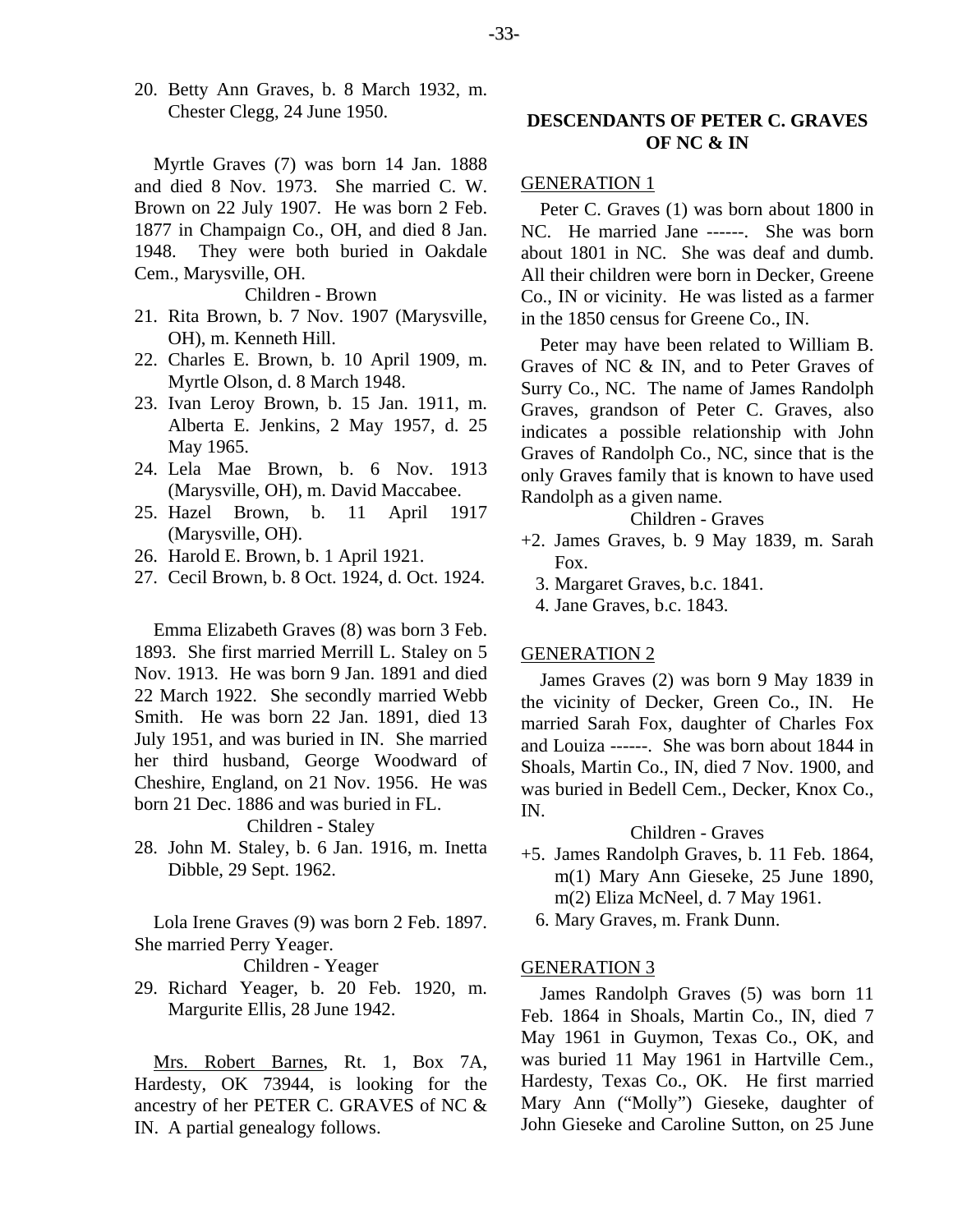1890 in Decker, Knox Co., IN. She was born 7 Jan. 1872 in Decker, IN, died 9 Dec. 1940 in Hardesty, OK, and was buried 12 Dec. 1940 in Hartville Cem., Hardesty, OK. Their first 6 children were born in Decker, IN, and the last 2 in Ripley, Payne Co., OK.

James secondly married Eliza McNeel. Children - Graves

- 7. Ennis Franklin Graves, b. 1 April 1891, m. Edna Girouard, 14 May 1922 (Range Community, Texas Co., OK), d. 8 Dec. 1984.
- 8. Alma Louise Graves, b. 12 July 1892, d. 25 March 1894 (Decker, IN).
- 9. Jesse Rozella Graves, b. 24 Oct. 1893, m. Oscar Richard Bingley, 6 June 1915 (Runcorn House, Hardesty, OK), d. 17 July 1974 (Guymon, OK).
- 10. Della Esther Graves, b. 1 March 1895, d. 23 Sept. 1895 (Decker, IN).
- 11. Sarrah Vieva ("Ina") Graves, b. 18 Nov. 1896, m. James Howard Tharp, 3 Feb. 1915 (Texas Co., OK), d. 9 Oct. 1945 (Beaver, Beaver Co., OK).
- 12. Lura Delorous Graves, b. 8 Aug. 1901, m. Chester Elmer Martin, 6 May 1917 (Grand Valley, Hardesty, OK), d. 14 Aug. 1992 (Amarillo, Potter Co., TX).
- 13. Lillian Carolyn Graves, b. 3 April 1906, m. Lester Price Turner, Sr., 9 June 1925 (Goodwell, Texas Co., OK), d. 3 Jan. 1970 (Odessa, Ector Co., TX). They divorced.
- 14. Ethel Faye Graves, b. 29 Dec. 1907, m. Lloyd Webster Booth, 9 Dec. 1928 (Guymon, Texas Co., OK).

Ms. Misty L. Graves, 3655 East Ridgecrest Ct., Inverness, FL 34452, is probably descended from the Quaker family of THOMAS GRAVES of New Castle Co., DE. The line of descent is: Thomas<sup>1</sup>, Thomas<sup>2</sup> m. Ann Barber, Thomas<sup>3</sup> m. Rebekah ------, Thomas<sup>4</sup> m. Martha Dixon, Samuel<sup>5</sup> m. Barbara Henson, Martha<sup>6</sup> m. Thomas<sup>6</sup> Graves (son of Polly<sup>5</sup>), Samuel<sup>7</sup> m. Elizabeth Ankrom, George Albert<sup>8</sup> m. Sara Ann Heskitt, Clarence Cleveland<sup>9</sup> m. Flora Mae Monroe, Clarence<sup>10</sup>

m. Vera May Speakman, Susan Elaine<sup>11</sup>, Misty Lynette<sup>12</sup> Graves. (See her previous query on p. 128, 1994 GFNL.)

The parentage of Thomas<sup>4</sup> Graves in the above line has been questioned. Proof is needed for the parentage of Thomas Graves who married Martha Dixon. He was born in Aug. 1842 and died around 1800. Martha was born about 1749 in PA, and she moved to TN along with her son Thomas and his wife, supposedly about 1800. She also had a daughter who married a Bagley who moved with them to TN.

She is also looking for information on the children and descendants of Thomas<sup>5</sup> Graves  $(b.c. 1771)$ , son of Thomas<sup>4</sup> Graves and Martha Dixon.

Ms. Meridel Graves, P.O. Box 5242, Fort McMurray, Alberta T9H 3G3, Canada, is descended from THOMAS GRAVES and Martha Dixon (as in the preceding query). She is anxious to find the earlier ancestry, and would like to correspond with other descendants.

Mr. Ralph A. Rodriguez, Rt. 1, Box 619, High Springs, FL 32643 (afn15026@afn.org), is descended from SARAH GRAVES and William Brick. In the *History of Morgan, Monroe, and Brown Counties, Indiana*, p. 271, he found: "James A. Brick ... 5th of eleven children born to William and Sarah (Graves) Brick, natives of Ohio." James is his ancestor.

The 1850 census for Adams Twp., Morgan Co., IN, lists: Brick, William, 43, OH, Sarah, 39, OH, Martheran, 12, IN, James, 6, IN, Milton, 4, IN. He then found an entry in the IGI for a Sarah Graves, b. 1811, Jackson Co., OH, daughter of Jonathan Graves and Ann Hinson, and figured this was his Sarah Graves. If not, can anyone help with the ancestry of his Sarah Graves?

(ED. NOTE: Jackson Co. and Morgan Co., OH are fairly close together, so it is not unreasonable to suspect that the Sarah Graves in the census record could be the same as the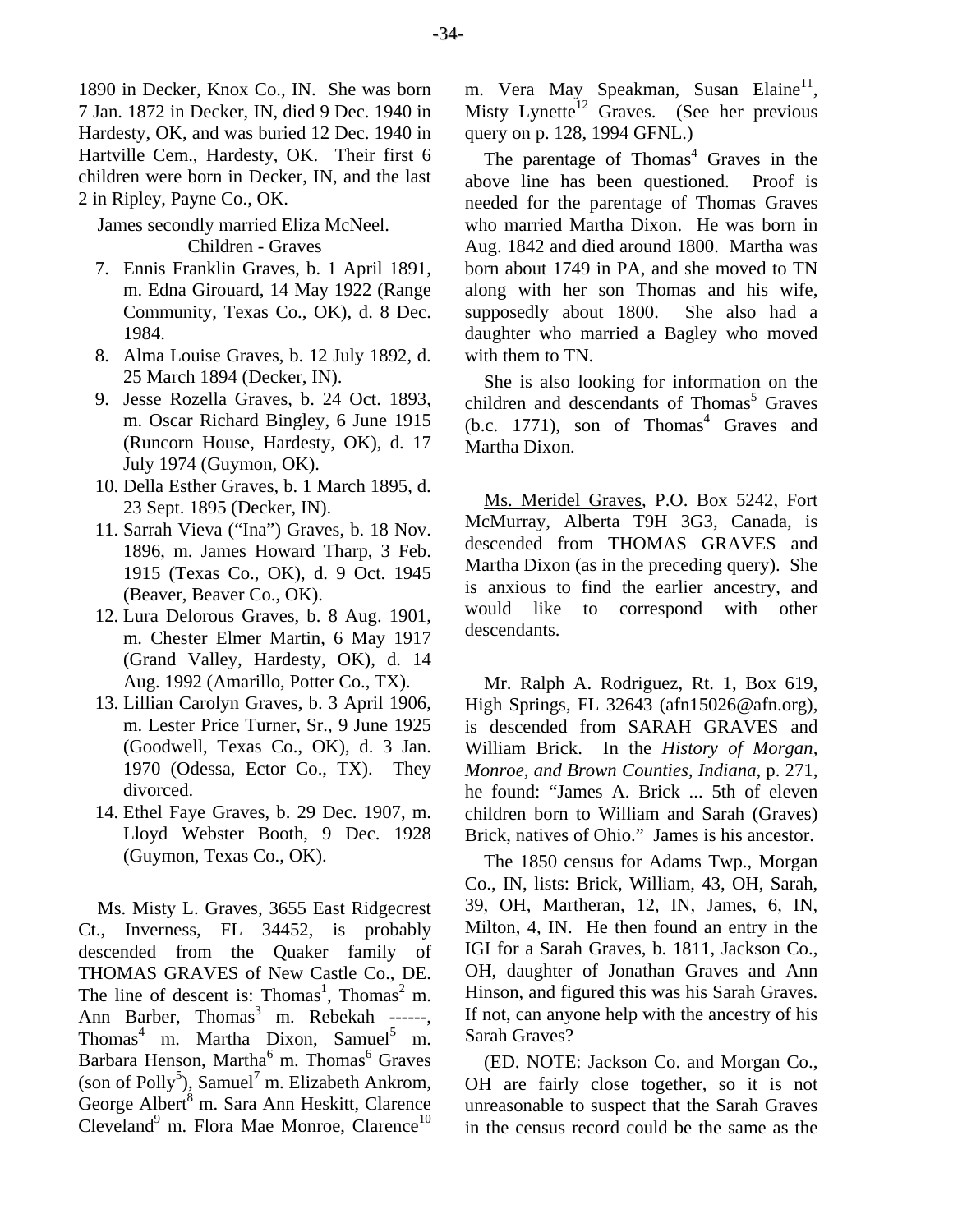one in the IGI record. However, Jonathan Graves who married Ann Hinson was a son of Thomas Graves and Martha Dixon, as in the preceding queries. According to my records, Sarah Graves, daughter of Jonathan and Ann, was born 11 Sept. 1811, died Feb. 1885, and married Nathan D. Graves, her cousin, not William Brick.

Were there really 2 different people named Sarah Graves born in OH in 1811? Help is needed.)

# *GRAVES FAMILIES OF THE BRITISH ISLES*

Mr. David Perry, 35 Williams Orchard, Highnam, Gloucester GL2 8EL, England, is looking for information on his grandfather, EPHRAIM GRAVES, born about 1870, and his earlier ancestry. "In 1924 he was described as a hotel keeper. By word of mouth, it was said that he was at the Greenheys Hotel in Manchester."

"My grandmother told us that she was in service, perhaps at the Greenheys Hotel (?) or perhaps it was another hotel in the Greenheys area. When it was found that she was pregnant, and that it was prudent to return home, her followed her, as he wanted to marry her. This would have been about 1894.

In the 1881 census, he found: Arthur Preston Graves, age 30, described as a Brewery Agent, born in Dublin. Elizabeth Graves, age 25, his wife, born Greenheys, Lancashire. It is not known whether they were related to Ephriam.

The district called Greenheys lies in the southwest, in the angle between 2 brooks. An 1899 trade directory lists a Greenheys Hotel, 81 Vine St. & 68 Embden St., Hulme, Manchester. An 1894 trade directory lists Ephriam Graves as a wine merchant at 63 Stretford Rd., Hulme, and also lists him under the heading of beer retailers.

(ED. NOTE: Ephriam or Ephraim Graves was descended from Robert Graves and Elizabeth ------ of Billinghay, Walcot and vicinity, Lincolnshire, as follows: Robert<sup>1</sup> m.

Elizabeth, Robert<sup>2</sup> m. Mary, John<sup>3</sup>, bapt. 1751, m. Elizabeth Taylor, Robert<sup>4</sup>, bapt. 1777, m. Mary Dickinson, Robert<sup>5</sup>, bapt. 1810, m. Mary Cartwright, Robert<sup>6</sup>, b. 1840, m. Emma Griffin, Ephraim<sup>7</sup>, b. 25 Aug. 1871, d. 1 Feb. 1956, m. Mary Kezia Dickman, 1912, Manchester.

More on the family of  $Robert<sup>1</sup>$  Graves will be in the next issue of the newsletter.)

Mr. Jeff Greaves, 38A Alexandra Rd., Pudsey, West Yorkshire LS28 8BY, England, sent a discussion of a relative of his, JOSEPH BLACKBURN GREAVES. He wrote:

"I was introduced to Joseph Blackburn Greaves ... by Mrs. Wooliams, the wife of the then General Manager of the Douglas Lake Cattle Company of British Columbia in Canada, when, in 1974, she was researching the history of the Company.... JBG, one of the founders of the Company, was born in Pudsey in 1831... the history of the Company was published in paper back in Canada in 1979 under the title *Cattle Ranch* and makes interesting reading.

Mrs. Wooliams relates how Joseph Blackburn Greaves ran away from Pudsey in 1845 and crossed the Atlantic, and in 1854 traveled to the west and spent some ten years in the gold fields area in California following the trade of a butcher. When the market began to decline in that area he bought cattle and sheep and drove them to the gold fields in the Cariboo, in Canada, where he had mixed success until he found a steady market for beef in Victoria and began to expand his operations and to buy land. Then the coming of the railway offered an opportunity he was quick to seize. In 1881 the Canadian Pacific Railway Company called for tenders for the regular supply of beef to the gangs engaged in the construction of the railway. JBG had neither cattle nor capital enough to go it alone so with great shrewdness, and secrecy, he set about forming a syndicate, with three others, with the object, in his words, of controlling the beef market in order to tender. He was successful,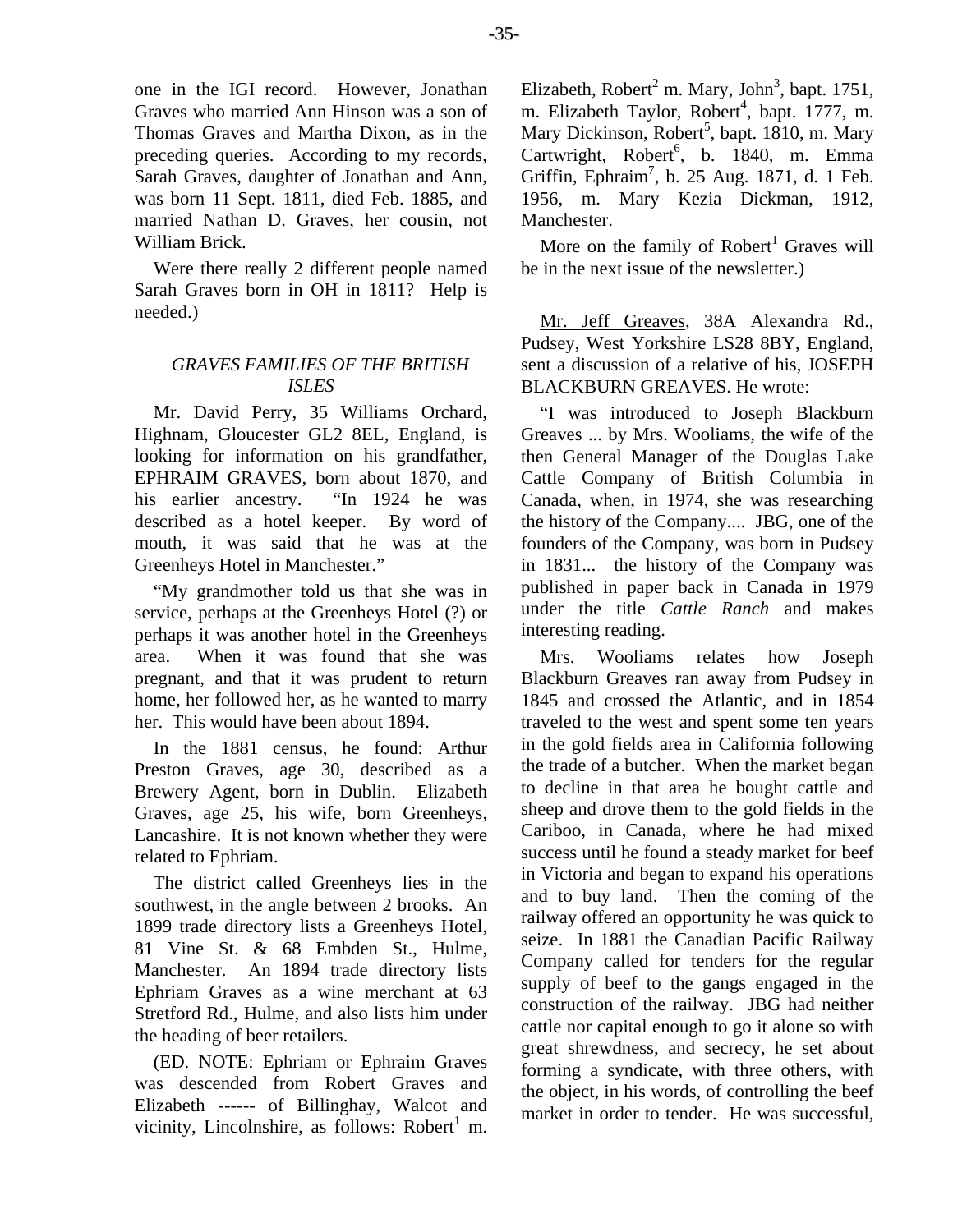and from that beginning grew the Douglas Lake Cattle Company. *Cattle Ranch* goes on to record the story of the ranch up to the time the book was published, and recounts in detail many of the difficulties, hardships and dangers encountered by JBG during the years of his involvement. JBG remained a major shareholder of the Company until 1910, at which time he sold his interest after having run the ranch for some 25 years and having been in the cattle business for more than 45 years. He lived out the rest of his life in Victoria and died there in 1915 just short of his 84th birthday, widely respected. Early in his time at Douglas Lake JBG married a half Indian woman and they had two sons and two daughters but, no doubt through lack of attention, they left him, although later one of his sons and a grandson worked on the ranch ...

Today the ranch is the largest privately owned ranch in Canada. It covers 165,000 acres of private land and 350,000 acres of Crown land, and employs some sixty people...

Since reading *Cattle Ranch* I have spent some time researching the origins of Joseph Blackburn Greaves. Very briefly, he was born in Pudsey, probably in the Littlemoor area, the second child of William Greaves, a cloth agent, and Ann, and was christened at St. James' Church at Tong on July 17, 1831. And some time later, before JBG left Pudsey, his family became associated with the Moravian Church at Fulneck. His brother was christened at Fulneck in 1842 and buried there some eleven years later. His father and mother were also buried there, in 1871 and 1891, respectively."

When Joseph Blackburn Greaves died he left more than \$600,000, a tidy sum in 1915. Of that sum he left well over \$500,000 to charities and only a small amount to his immediate family.

# *NORTHERN GRAVES FAMILIES*

Ms. Myrle Cook Theimer, 1520 Parkhill Dr., Billings, MT 59102, has 3 Graves ancestors: Samuel Graves of Lynn, MA, Thomas Graves of Nahant, MA, and John Graves of Roxbury, MA.

An article on JOHN GRAVES of Roxbury, MA was on pages 82-83, 1994 GFNL. Although he is known to have had at least 6 children, the only the descendants of his last child by his second wife are known. Information on the others is needed.

Myrle Theimer would also like to know about the Alward family and the ancestors of Judith Alward, John's second wife.

The first several generations of John Graves and his descendants follows.

## **JOHN GRAVES OF ROXBURY, MA**

#### GENERATION 1

John Graves (1) was probably born about 1590-1595 in England, and died 4 Nov. 1644 in Roxbury, MA. He arrived in the Massachusetts Bay Colony in May 1633 with his wife, who died soon after, and 5 children. He probably arrived in the *Mary and Jane*. He was from Nazing, Essex, England. He married his second wife, Judith Alward (or Allard) in Dec. 1635. John's mother must have come with him also, since Savage says she was about 80 in 1644 (b.c. 1564) and died 24 Jan. 1645.

John Graves had a sister Lydia, who married ------ Ford. The mother of John's daughter Sarah may have been a daughter of Thomas Finch of Hertford, county of Hertford, England.

Children - Graves, by 1st wife

- 2. John Graves, d. 5 Dec. 1645.
- 3. Samuel Graves
- 4. Jonathan Graves
- 5. Sarah Graves
- 6. Mary Graves

Children - Graves, by Judith Alward

+7. Hannah Graves, b. 8 Sept. 1636, m. John Mayo, 24 May 1654, d. 5 Oct. 1699.

## GENERATION 2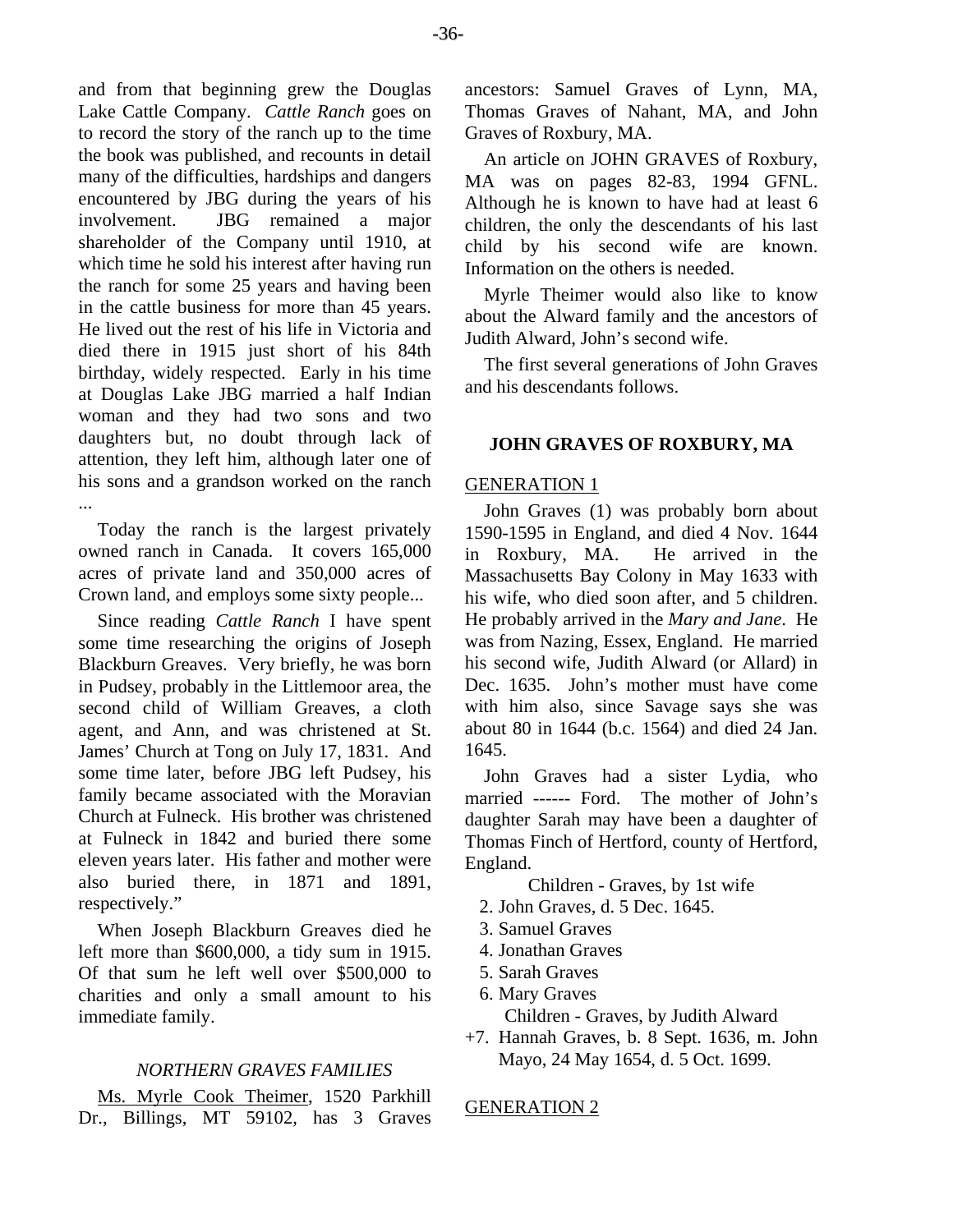Hannah Graves (7) was born 8 Sept. 1636 and died 5 Oct. 1699, both in Roxbury, Suffolk Co., MA. She married John Mayo on 24 May 1654 in Roxbury, MA. He was born in 1630 in England. All their children were born in Roxbury, MA.

Children - Mayo

- 8. Hannah Mayo, b. 24 April 1657.
- 9. John Mayo, b. 15 Feb. 1658, m. Sarah Burden. She was b. 1658.
- 10. Hannah Mayo, b. 12 Feb. 1660, m. Isaac Morris. He was b. 16 Sept. 1656 in Roxbury, MA.
- 11. Rebecca Mayo, b. 30 June 1664.
- 12. Joseph Mayo, b. 11 Jan. 1666, m. Elizabeth Holbrooke. She was b. 1666.
- +13. Mehitable Mayo, b. 6 Jan. 1669, m. Samuel Morris, c. 1695, d. 8 Feb. 1703.
	- 14. Thomas Mayo, b. 16 Nov. 1670.
	- 15. Thomas Mayo, b. 1673.
	- 16. Benjamin Mayo, b. 23 Feb. 1686.

# GENERATION 3

Mehitable Mayo (13) was born 6 Jan. 1669 and died 8 Feb. 1703, both in Roxbury, MA. She married Samuel Morris, son of Lt. Edward Morris and Grace Bett, about 1695 in Roxbury. He was born 19 March 1670 in Roxbury, MA, and died 9 Jan. 1745. All their children were born in Roxbury, MA.

#### Children - Morris

- 17. Samuel Morris, b. 13 Aug. 1695, m. Abigail Bragg.
- 18. Benjamin Morris, b. 13 Aug. 1695.
- 19. Benjamin Morris, b. 18 Oct. 1696, m. Hannah Hosnier.
- 20. Mehitable Morris, b. 25 June 1698, m. Philip Newell.
- 21. Rebecca Morris, b. 15 Sept. 1699.
- 22. Hannah Morris, b. 9 Nov. 1700, m. Clement Corbin. He was b. 17 Feb. 1698, Woodstock, CT.
- +23. Dorothy Morris, b. 7 Feb. 1702, m(1) Samuel Perrin, m(2) Perpin Samuel.
- +24. Prudence Morris, b. 31 Jan. 1703, m. Moses Marcy, d. 28 March 1779.

#### GENERATION 4

Dorothy Morris (23) was born 7 Feb. 1702 in Roxbury, MA (or Litchfield, CT?). She first married Samuel Perrin. He was born 13 March 1698 in Woodstock, Windham Co., CT. All their children were born in Pomfret, Windsor Co., VT. She secondly married Perpin Samuel.

#### Children - Perrin

- 25. Samuel Perrin, b. 20 Aug. 1725, m. Margaret Hyde.
- 26. Lucy Perrin, b. 1 Nov. 1726.
- 27. Hezekiah Perrin, b. 4 April 1728.
- 28. Jedediah Perrin, b. 22 Oct. 1729.
- 29. Dorothy Perrin, b. 10 Sept. 1731, m. Benjamin Leavens.
- 30. Prudence Perrin, b. 28 Sept. 1733.
- 31. Chloe Perrin, b. 8 June 1735, m. John Goodale.
- 32. Hannah Perrin, b. 8 Aug. 1738.
- 33. Abraham Perrin, b. 16 March 1740.
- 34. Daniel Perrin, b. 26 July 1741, m. Lucy Holmes.

Prudence Morris (24) was born 31 Jan. 1703 in Roxbury, MA (or Litchfield, CT?), and died 28 March 1779 in Sturbridge, Worcester Co., MA. She married Col. Moses Marcy, son of John Marcy and Sarah Hadlock, on 19 Aug. 1723 at Sturbridge, MA. He was born 18 April 1702 in Woodstock, Windham Co., CT, and died 9 Oct. 1779 in Sturbridge, MA. All their children were born in Woodstock, CT, except for Mary born in Oxford, Worcester Co., MA, and Martha born in Sturbridge, MA.

Children - Marcy

- 35. Dorothy Marcy, b. 18 Nov. 1723, m. (Capt.) Richard Dresser.
- 36. Jedidiah Marcy, b. 1 Sept. 1725, m. Mary Healy.
- 37. Martha Marcy, b. 2 July 1727.
- 38. Moses Marcy, b. 2 July 1730.
- +39. Elijah Marcy, b. 2 July 1732, m. Sarah Stacy, 19 Feb. 1754, d. 21 Feb. 1779.
	- 40. Prudence Marcy, b. 9 Sept. 1734, m. William Plympton. He was b. 20 Jan. 1732/3 in Medfield, MA.
	- 41. Mary Marcy, b. 23 Aug. 1736, m(1)? Or Mechak Meshak, m(2) Erasmus Babbitt.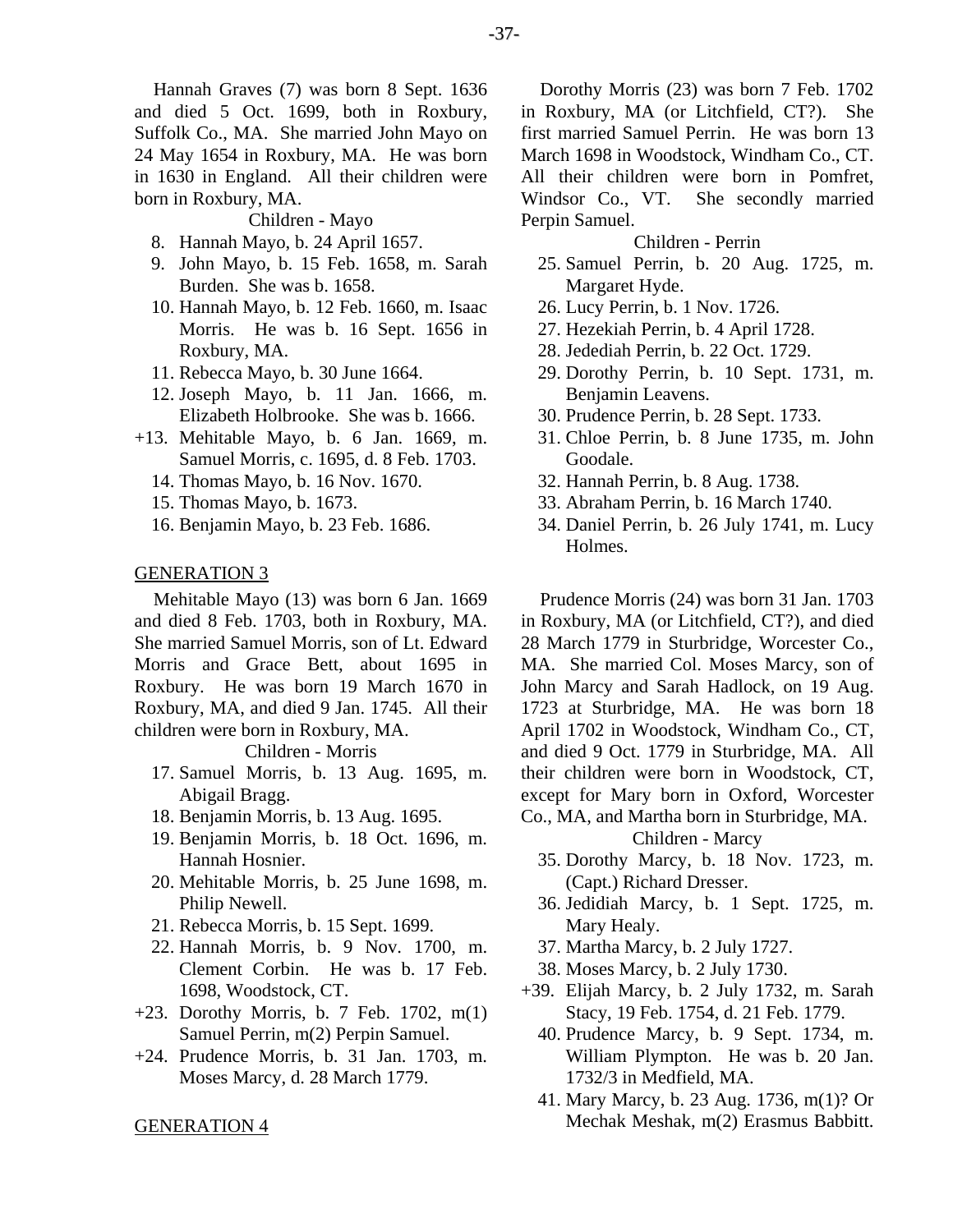Erasmus was b. 5 March 1732 in Easton, Bristol Co., MA.

- 42. Daniel Marcy, b. 14 June 1737, m. Hannah Morris.
- 43. Martha Marcy, b. 27 Aug. 1740, m. (Lt.) Gorshom (or Gershom) Plympton.
- 44. Mariam Marcy, b. 23 Nov. 1743, m. Timothy Newell.
- 45. Mehitable Marcy, b. 7 Aug. 1745, m. Jonathan Newhall.

Mrs. Beverly Graves, 17619 North 35th Place, Phoenix, AZ 85032, is very interested in learning more about her husband's Graves ancestry and his part of the family. "My husband's father was born in Sprucehead, ME, and most of the family came from around the same area in Maine... I have recently been in contact with a great source of info in Thomaston, ME who seems to have a lot of extended family info. I want to find out as much as I can about the Graves name, when they first came to America, which ship, and from which country."

The descent from the earliest known Graves ancestor is: Nathaniel<sup>1</sup> Graves, b.c. 1790-1800, Edward Small<sup>2</sup> Graves, b. 22 Oct. 1822, Clyde Kalloch<sup>3</sup> Graves, b. 23 Aug. 1871, Rodney Eldrich<sup>4</sup> Graves, b. 10 Feb. 1904, Rodney Jackson<sup>5</sup> Graves, b. 26 Jan. 1941, m. Beverly Kiser, Helen Kathryn<sup>6</sup> Graves, b. 28 March 1974.

Samuel Small Graves was involved in shipbuilding.

(ED. NOTE: Based on the area in which they lived, this family seems most likely to be descended from Samuel Graves of Lynn, MA, but no connection has yet been found.)

Mrs. Cora Graves Hoff, 5194 Cedar Hammock Lane, Sarasota, FL 34232 (steveh3139@aol.com), is descended from ELISHA GRAVES (b.c. 1816, NY, d. 22 Nov. 1885, LaSalle Co., IL) and his first wife Martha Rogers. Their children were: Clark Graves, b. 7 Dec. 1856, Sandwich, IL, m. Lorena A. Cook (her ancestors); Betsey Graves, b. 1858; Mary Graves, b. 1859; George L. Graves, b. 1861; Lillian Graves, b. 1862.

She has now asked about Increase Clark Graves, b. 11 June 1804, and Benoni Graves, b. 3 Jan. 1809, sons of Elijah and Resign (Hatch) Graves. "They were married to Fanny church. Fanny is buried next to my gg-grandfather Elisha Graves in Northville twp., LaSalle Co., IL. I tend to believe these are brothers of my Elisha, originally from NY, lived in MI and died in IL."

(ED. NOTE: Elijah Graves, father of Increase and Benoni, is #574 on p. 112 of the Thomas Graves of Hartford, CT book. His mother's maiden name may have been Clark, which could account for Clark as the middle name of Increase.

Although the book does not show Elisha as a child, he might have been. Help is needed.)

# *REAR ADM. THOMAS GRAVES OF CHARLESTOWN, MA*

Mrs. Donna Weppler, 5588 North Nantucket Ave., Fresno, CA 93704-1911, is looking for proof that Mary ("Polly") Graves, b. 9 Jan. 1785, NY, is a daughter of Lebbeus and Lucy May Graves. She married Stephen St. John 4 March 1801 in NY. They had 10 children born 1803-1821 in NY. They last 2 children were Lucy May St. John and Lebbeus Graves St. John. The death date and place of Polly Graves is not known.

The descent of Lebbeus Graves from Rear Adm. Thomas Graves is: Thomas<sup>1</sup>, Joseph<sup>2</sup> b. 1645, Richard<sup>3</sup> b. 1672, Jonathan<sup>4</sup> b. 1701, William<sup>5</sup> b. 1737, Lebbeus<sup>6</sup>, b. 1768.

(ED. NOTE: As discussed on pp. 218ff of the Rear Adm. Thomas Graves book, there is reason to believe that Polly was a daughter of William5 Graves rather than William's son Lebbeus. However, it is possible that she was a daughter of Lebbeus. Proof is needed.)

#### *SAMUEL GRAVES OF LYNN, MA*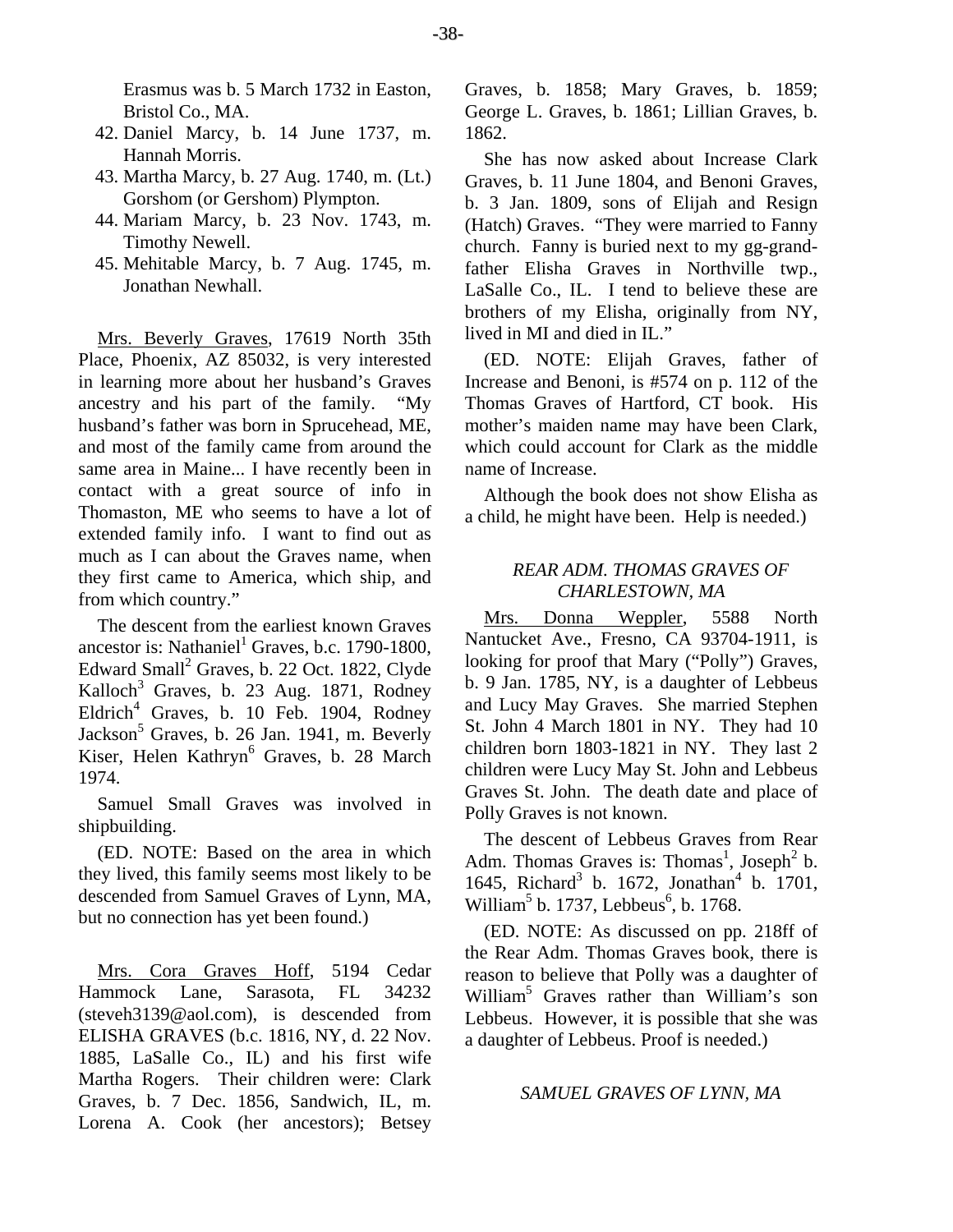Mr. Robert E. Graves, P.O. Box 10125, Glendale, AZ 85318 (bsgraves@aol.com), has been looking for the ancestry of his PETER GRAVES, b. 1806-08, NY, m. Lucy or Louise Ann ------. They had 14 children.

Peter Graves and family were found in the 1850 and 1860 federal censuses in Muskege Twp., Waukesha Co., WI, but not in the 1870 census there. His wife Lucy was buried in Vernon, Waukesha Co., WI, in 1889, but Peter was not buried there. The obituary of Lucy A. Hotelling, daughter of Peter and Lucy Graves, 15 May 1940, states that she was "the last to survive of a family of 14 children."

An article on p. 184, *History of Northern Wisconsin*, 1881, profiles J. A. Graves of Gravesville, Calumet Co., WI, and states he was born 12 Oct. 1833 in Chenango Co., NY.

(ED. NOTE: It is believed that this Peter Graves is the same as Peter Harder Graves, b. 12 May 1806. An article on pp. 75-81, 1992 GFNL, discussed the descent of this family from immigrant SAMUEL GRAVES of Lynn, MA. The descent is: Samuel<sup>1</sup>, Mark<sup>2</sup>, Thomas<sup>3</sup>, Mark<sup>4</sup>, Thomas<sup>5</sup> m. Lydia Tubbs, William Tubbs<sup>6</sup> Graves, Peter Harder<sup>7</sup> Graves. Thomas<sup>5</sup> Graves is shown as  $#179$  on p. 34 of the Samuel Graves book.

This is also the family of Mrs. Jane G. DeWalt, 3312 Brookdale Dr., Upper St. Clair, PA 15241, who is descended from #32 below.)

Some of the descendants of William Tubbs Graves are shown in the following partial genealogy. More proof is needed that Peter Graves who married Lucy was the same as Peter Harder Graves. Also, the maiden name of Lucy and information on all 14 children of Peter and their descendants is needed.

# GENERATION 6

William Tubbs Graves (1) was born 13 April 1782, and died 5 Oct. 1838 in Adams Township, 2 miles east of Fort Wayne, Ind. He married Maria Harder (or Herder) on 1 Aug. 1805. She was born 27 March 1785 and died 4 March 1867. This information and most of that for his children is from the family Bible of William Tubbs Graves, dated 8 Oct. 1854, in the possession of a James Graves.

Children - Graves

- 2. Peter Harder Graves, b. 12 May 1806, d. 14 Sept. 1854.
- 3. Thomas Tubbs Graves, b. 14 June 1808, m. Fidelia Riggs, d. 11 Dec. 1868.
- 4. Efel Vitty Graves, b. 20 Aug. 1810, m. Charlie Parrish, d. 8 Oct. 1849. This name is probably Eefje, meaning Eve in Dutch.
- 5. Getty (or Gatty) Maria Graves, b. 23 Sept. 1812, m. Alfred Millage (or Willage), d. 4 Sept. 1876.
- 6. William L. Graves, b. 2 Feb. 1815 (?).
- 7. Lydia Graves, b. 21 Dec. 1816 (?), m. John Bowers.
- 8. John Henry Graves, b. 9 Jan. 1819, d. 10 Jan. 1819.
- 9. John Henry Graves, b. 1 March 1820, m. Margaret Rebecca Gibbon, 27 June 1841, d. 20 March 1885.
- 10. Rebecca Graves, b. 23 Feb. 1823.
- 11. Henrietta Graves, b. 6 April 1830, m. Alexander Bufierre, d. 11 Jan. 1856.

# GENERATION 7

Peter Harder Graves (2) was born 12 May 1806 in NY, and died 14 Sept. 1854. (Either this death date is wrong, or this is the wrong Peter Graves.) He married Lucy or Louise Ann ------. She was born in 1819 in NY, and died in 1889. The following list of their children is from the 1850 and 1860 censuses and other records, and is not complete.

Evidence that this is the right Peter Graves includes his census age of 43 (b.c. 1807) in 1850 and 54 (b.c. 1806) in 1860, and the places where he lived. Peter lived in Waukesha Co., WI, and Thomas Tubbs Graves (brother of Peter Harder Graves) lived in Dodge Co., WI, right next to Waukesha. Thomas Tubbs Graves was born in Herkimer Co., NY, and J. A. Graves, probable son of Peter, was born in Chenango Co., NY, very close to Herkimer Co.

Children - Graves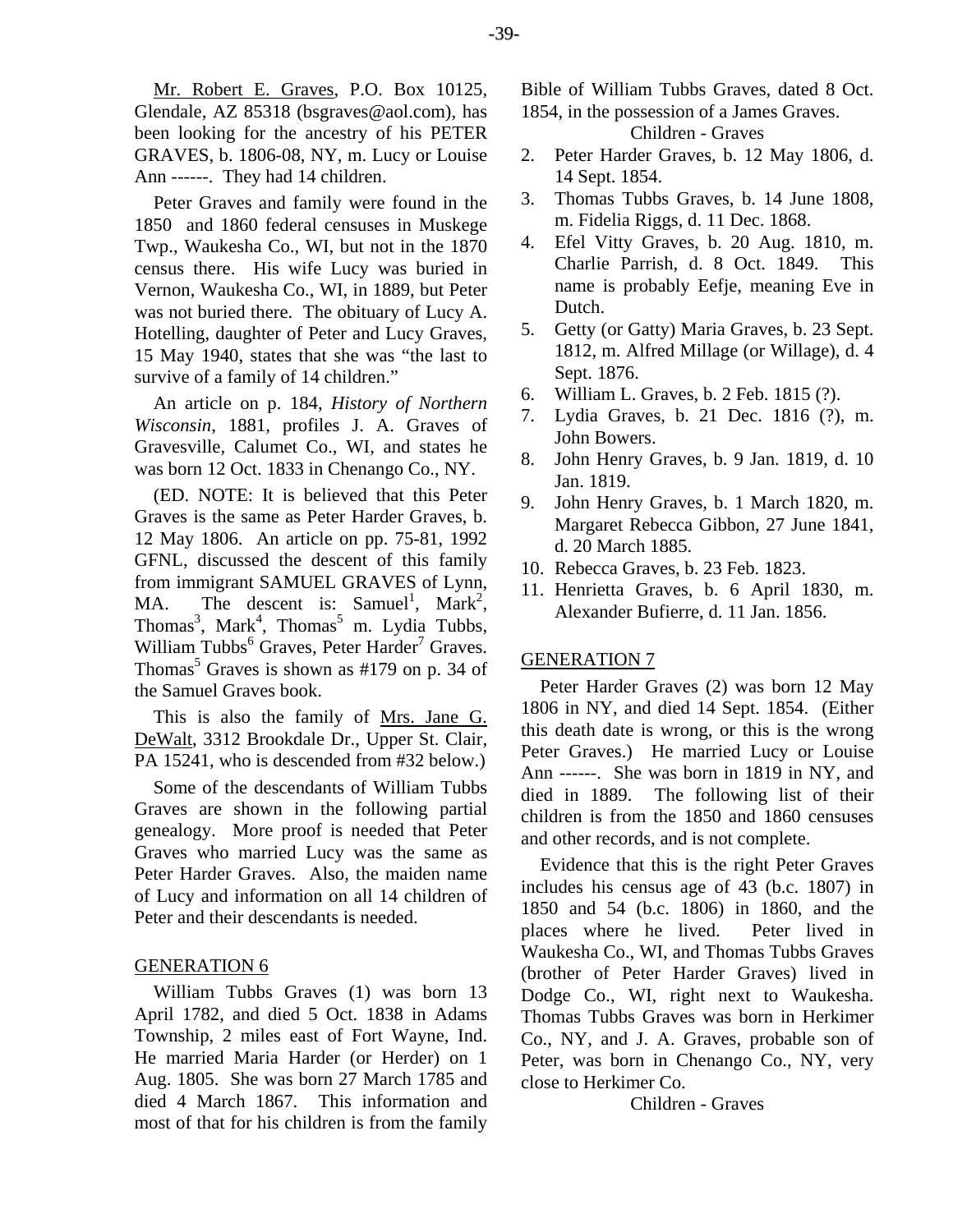- 12. J. A. Graves, b. 12 Oct. 1833 (Chenango Co., NY), m. Mary Lyons, 1867.
- 13. A. M. Graves (dau.), b.c. 1835 (NY).
- 14. Catherine E. Graves, b.c. 1837 (NY), m. Curtis D. Barnes, 7 July 1854.
- 15. William Joseph Graves, b.c 1838-39, m. Mary Jane Hart.
- 16. Charles L. Graves, b.c. 1841 (NY).
- 17. Alexander Hamilton Graves, b.c. 1842-3 (NY), m. Jennie A. ------. Served in the Civil War.
- 18. Mary A. Graves, b.c. 1844-5 (NY).
- 19. Charlotte M. Graves, b.c. 1847 (NY or WI).
- 20. J. A. or Hellen Graves, b. 1850 (WI).
- 21. Louisa Graves, b.c. 1854 (WI).
- 22. Lucy A. Graves, b. 1859 (WI), m. Stephen J. Hotelling.
- 23. another 3 children

# GENERATION 8

William Joseph Graves (15) was born about 1838-39 in NY. He married Mary Jane Hart. She was born about 1839.

Children - Graves

- 24. William Henry Graves, b.c. 1864 (WI?).
- 25. Francis Curtis Graves, b.c. 1864 (WI?).
- 26. Agnes Mary Graves, b.c. 1866 (WI?).
- 27. Algie Graves, b.c. 1869 (WI?).
- 28. Frank Graves, b.c. 1875 (WI?).
- 29. Lewis Graves, b.c. 1877 (MN).
- 30. John Graves, b.c. 1879 (MN). Changed his name to Sevarg (Graves spelled backwards), and moved to Seattle, WA.
- 31. Arthur Robert Graves, b.c. 1881 (Brunswick, MN), m. Anna Victoria Anderson, 30 Nov. 1918, d. 30 Nov. 1918 (Ashland, WI). Ancestors of Robert E. Graves.
- 32. George Rollins Graves, b. 6 Dec. 1886 (MN), m. Mary Christina Thorene.
- 33. Sarah Catherine Graves
- 34. Louisie Graves
- 35. Anna Graves

Mr. Ted Chadbourne, 1 Fides Dr., Saco, ME 04072 (75113.32330@compuserve.com), is descended from MARTHA GRAVES, b.c. 1685, who married Philip Kneeland of Topsfield, MA in 1709 in Ipswich, MA.

He seeks information on the Mackentire family. In the Samuel Graves book, p. 23, Martha<sup>4</sup> Graves (#88,  $,$  Samuel<sup>2</sup>, Samuel<sup>1</sup>), b. 1697, m. David Mackentire, 4 Sept. 1712 in Reading, MA. He was a son of Philip and Mary Mackentire of Reading. He feels that if this Martha<sup>4</sup> Graves was still married to Philip Kneeland in 1715, he will have eliminated her as his possible ancestor.

Although the book gives the wife of  $John<sup>3</sup>$ Graves as Martha Kneeland, daughter of Edward Kneeland of Ipswich, there is some evidence that she may have been Lydia Kneeland. After John's death in 1699, his widow was appointed guardian of Martha and her sister Sarah on 4 Sept. 1699. The widow m(2) Jonathan Mackentire of Reading, MA on 6 Dec. 1705 at Ipswich, MA.

#### *THOMAS GRAVES OF HARTFORD, CT*

Mrs. Marian E. Loeffler, 7298 Oxford Ct. NW, Bremerton, WA 98311-8940, descended from THOMAS GRAVES of Hartford, CT, found the following addition to the Thomas Graves book. On p. 76 of the book it says that Prudence Graves (#830) and John Clark had no children. However, on p. 835 of *Ancient Windsor*, vol. II, by Stiles the following information is given.

John<sup>5</sup> Clark (Samuel<sup>4</sup>, Samuel<sup>3</sup>, Samuel<sup>2</sup>, Hon. Daniel<sup>1</sup>), b. 1789, m. Prudence Graves. He d. 5 July 1869. (They were probably thought to have had no children because both children died before he did.) Children:

- John P. Clark, b. 22 Oct. 1824, d. 22 Oct. 1831.
- Frances Clark, b. 1832, d. 13 March 1857, m. Francis Dewey. No issue.

*DEACON GEORGE GRAVES OF HARTFORD, CT*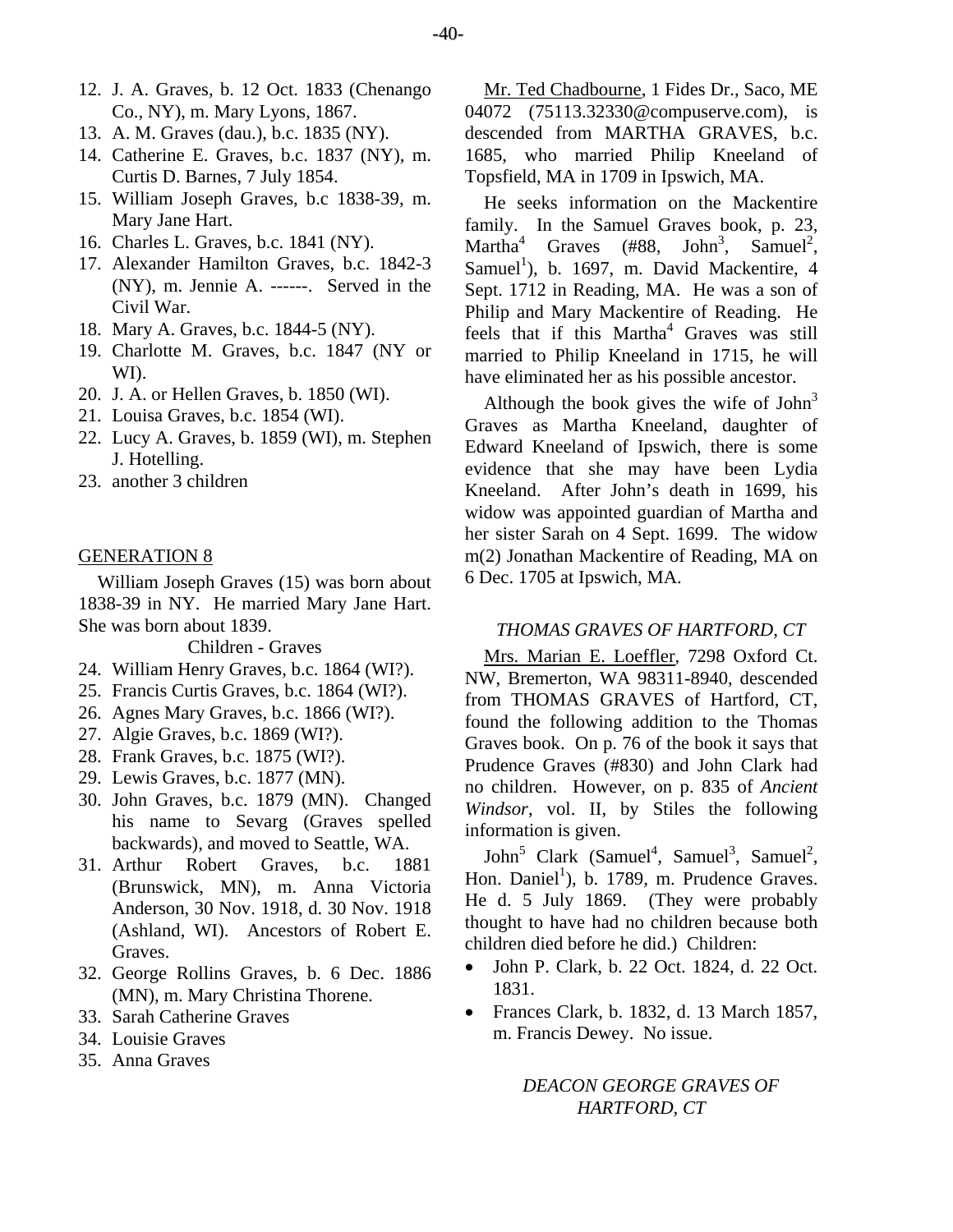Mrs. Catherine F. Green, 112 Tomahawk Dr., Avon Lake, OH 44012-1949, has been looking for FREDERICK GRAVES, born 25 March 1813, died Norwalk, OH, married Mercy Leland, 14 March 1835 in Medina, OH. They had a son, Milton Graves, who was her husband's g-grandparents.

A photo of Milton Graves and his wife Emeline Wells with their family at their 50th wedding anniversary in 1906 is on this page.

(ED. NOTE: Frederick is Frederick William Graves, shown as #727 on p. 127 of the Deacon George Graves book. The children of Frederick Graves who lived were Milton Graves, b. 1836, Martha A. Graves, b. 1842, m. George W. Phelps, and Betsey O. Graves, b. 1846, m. Isaac E. Tone. Information on the descendants of all these children would be appreciated.)

# *JOHN GRAVES (JOHANN SEBASTIAN GRAFF)*

Mr. Floyd Owsley, 10701 Dolly Pond Rd., Ooltewah, TN 37363 (owslfl@aol.com), has been trying to find information on PLEASANT M. GRAVES and his wife. "Pleasant was born in TN around 1832. He married Sarah Housley, daughter of Joseph Owsley and Phoebe Longmire, in Campbell Co., TN in 1849. They lived in Mills Co., IA in 1860, Richardson Co., NE in 1870 and 1880, and Logan Co., OK in 1900 and 1910. I would like to have their exact birth and death dates, and information on their 10 children. I would like to correspond with descendants of Pleasant Graves." He thinks they probably died in Seward, Logan Co., OK, but is not sure.

Three of their children probably died in infancy. Their other 7 children were: William Graves, b.c. 1850, TN, Mary E. Graves, b.c. 1857, TN, Millard F. Graves, b.c. 1862, IA, Charlotte A. Graves, b.c. 1864, IA, Joseph Sherman Graves, b. Nov. 1867, NE, Martha Alice Graves, b.c. 1870, NE, m. B. S. Stewart, Hattie May Graves, b. May 1874, NE, m. Clifton Holden.

(ED. NOTE: Pleasant Graves was descended from John Graves (Johann Sebastian Graff): John<sup>1</sup>, Boston<sup>2</sup> m. Sarah Efland, David $3$  b. 1790, m. Mary Holloway, Pleasant<sup>4</sup>. He is listed as  $\#295$  on p. 170 of Roy Stockwell's book, with wife Sarah Ousley, and no other information.)

# *SOUTHERN GRAVES FAMILIES*

Mrs. Christina Sullivan, 9957 Feathers Ct., Jacksonville, FL 32246-8549 (chrissysul @aol.com), is looking for the ancestry of her ancestor, THOMAS GRAVES, who married Sarah Matilda Grider and lived in Rockcastle Co., KY. The first 2 generations of this family are shown below. This information is from Mrs. Sullivan and descendant Mr. John D. Helferich, 1917 Jahns Dr., Wheaton, IL 60187, whose previous query was on p. 119, 1993 GFNL.

# GENERATION 1

Thomas Graves (1) was born 12 June 1814 in KY, died 7 April 1887 in Rockcastle Co., KY, and was buried in the Wallen-Francisco Cem. in Rockcastle Co. According to Rosa Graves Jones, grandmother of John Helferich, Thomas emigrated to the U.S. from England in the 1830's and married a Matilda Kreider whom he had met on the boat. However, Mr. Helferich's research shows Thomas to have been born in KY and to have married Sarah Matilda Grider. Sarah was born in Dec. 1818 in TN. Her father may have been Elijah Grider and her mother may have been Sarah ------.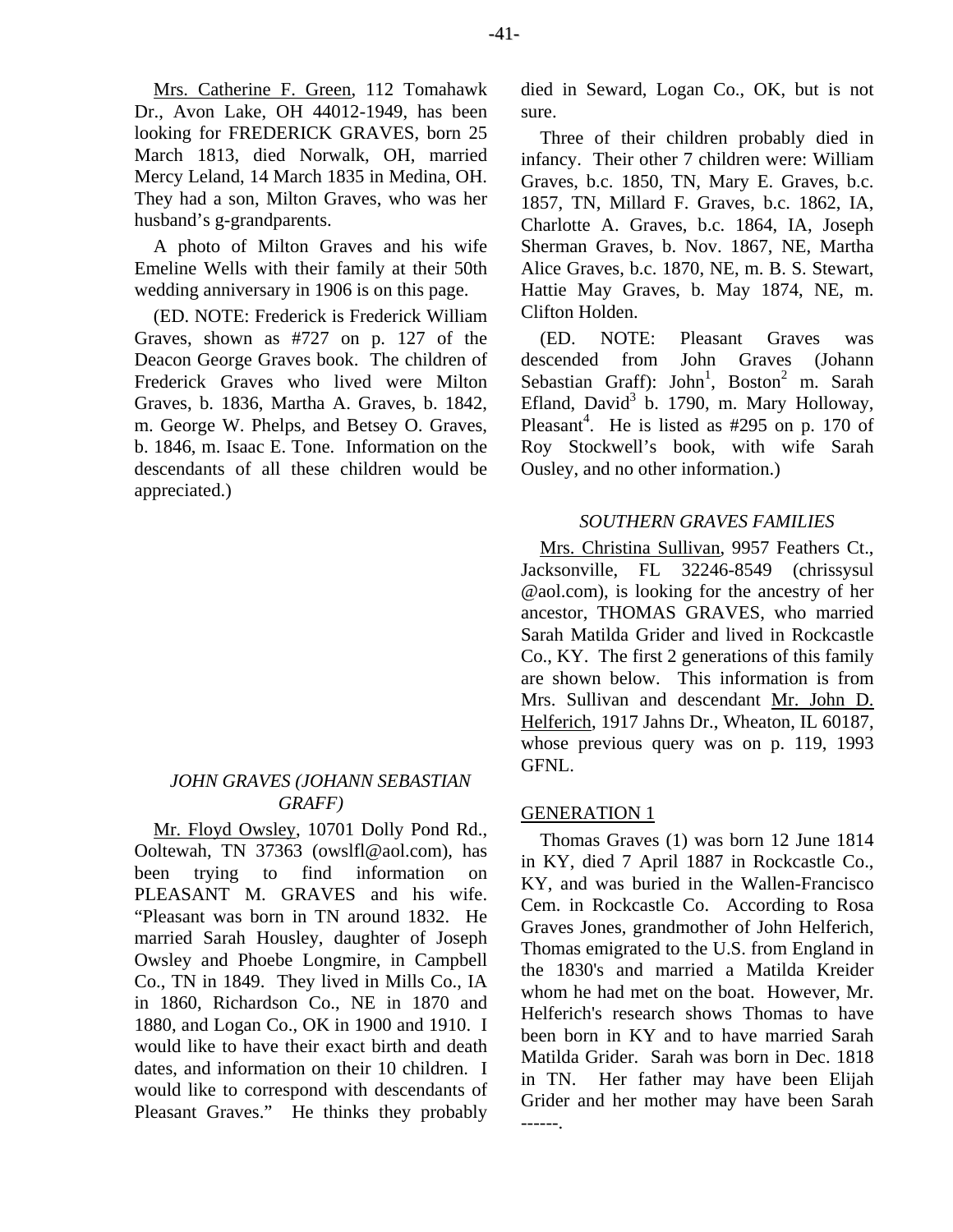Family tradition is that Thomas's father came from NC and moved on from KY, leaving only Thomas in KY. The first census record found for Thomas and Sarah was in 1860 in Lincoln Co., KY. They were in the 1870 and 1880 censuses for Rockcastle Co., KY.

Children - Graves

- 2. Sarah E. Graves, b.c. 1843, m. Jasper Francisco. He was b. 1850, brother of Rosanah Francisco.
- +3. John Calvin Graves, b. 13 Nov. 1848, m(1) Rosanah Francisco, 17 Jan. 1869, m(2) Fannie Renner, after 1880, d. 19 June 1928.
- +4. Martha C. Graves, b. 17 Nov. 1851, m. Josiah Richard Hayes, d. 3 April 1896.
	- 5. daughter, reported to have died at age 3 or 4 by choking on a bread crust.

# GENERATION 2

John Calvin Graves (3) was born 13 Nov. 1848 and died 19 June 1928, both in Rockcastle Co., KY.. He first married Rosanah Francisco, daughter of William Francisco and Martha Kilgore, on 17 Jan. 1869. She was born 9 Sept. 1848 in VA, and died 13 May 1921 in Rockcastle Co., KY. He secondly married Fannie Renner on 14 Feb. 1894.

Children - Graves, by Rosanah Francisco

- 6. Martha Alice Graves, b. 3 Jan. 1870.
- +7. Thomas Jerome Graves, b. 16 May 1873, m. Louisa DeBord.
	- 8. Mary Mollie Graves, b. 23 Dec. 1875.
- +9. Wade Hampton Graves, b. 27 July 1878, m(1) Catherine Waddle, 31 Dec. 1895, m(2) Ellen Kirby, m(3) Alice Green McKinney, d. 14 Aug. 1931.
	- 10. Lula Texas Graves, b. after 1879.
	- 11. Lola Kansas Graves, b. after 1879.
	- 12. Leroy Graves, b. 22 March 1881, d. 13 Oct. 1903.

Children - Graves, by Fannie Renner

- 13. Dewey Graves
- 14. Dock Graves
- 15. Bob Graves
- 16. Brian Graves

17. Mabel Graves

18. Hazel Graves

Martha C. Graves (4) was born 17 Nov. 1851 and died 3 April 1896. She married Josiah Richard Hayes.

Children - Hayes

- 19. Luther Hayes
- 20. Willie Hayes
- 21. Tida Hayes (female)
- 22. Sarah Alice Hayes
- 23. Vida Hayes (female)
- 24. Emory Hayes (male)
- 25. Cleo Hayes (female)

Most of Mrs. Sullivan's information is from notes of Thomas Dee Graves (1909-1989), a 1st cousin twice removed., and from a family Bible with records starting with John Calvin Graves (#3 in the preceding genealogy). The notes indicate a descent from James Graves and Elizabeth Pratt.

The probable children of James and Elizabeth are:

- Mary Ann Graves, b.c. 1783, d. in infancy.
- William Graves, b.c. 1785, d. Rockcastle Co., KY. Served in the War of 1812.
- Susanna Graves, b. 15 Dec. 1787, m. John Collier, Jr., 8 April 1803, d. 30 Jan. 1850.
- Mary Ann Graves, b.c. 1789, m. William Whitesides, 5 Sept. 1809.
- Lucy Graves, b.c. 1791, m. Elijah Collier, 1 April 1809.
- Elizabeth Graves, b.c. 1793, m. Samuel McCoy, 20 May 1809, d.c. 1878.
- $\bullet$  Joseph Graves, b.c. 1795, m. ------ Howe.
- Sally Graves, b.c. 1797, married. No children.

It is believed that William Graves, son of James, may have married a Renner, and that they had at least 3 children:

- James Graves, b. 1816 (KY).
- daughter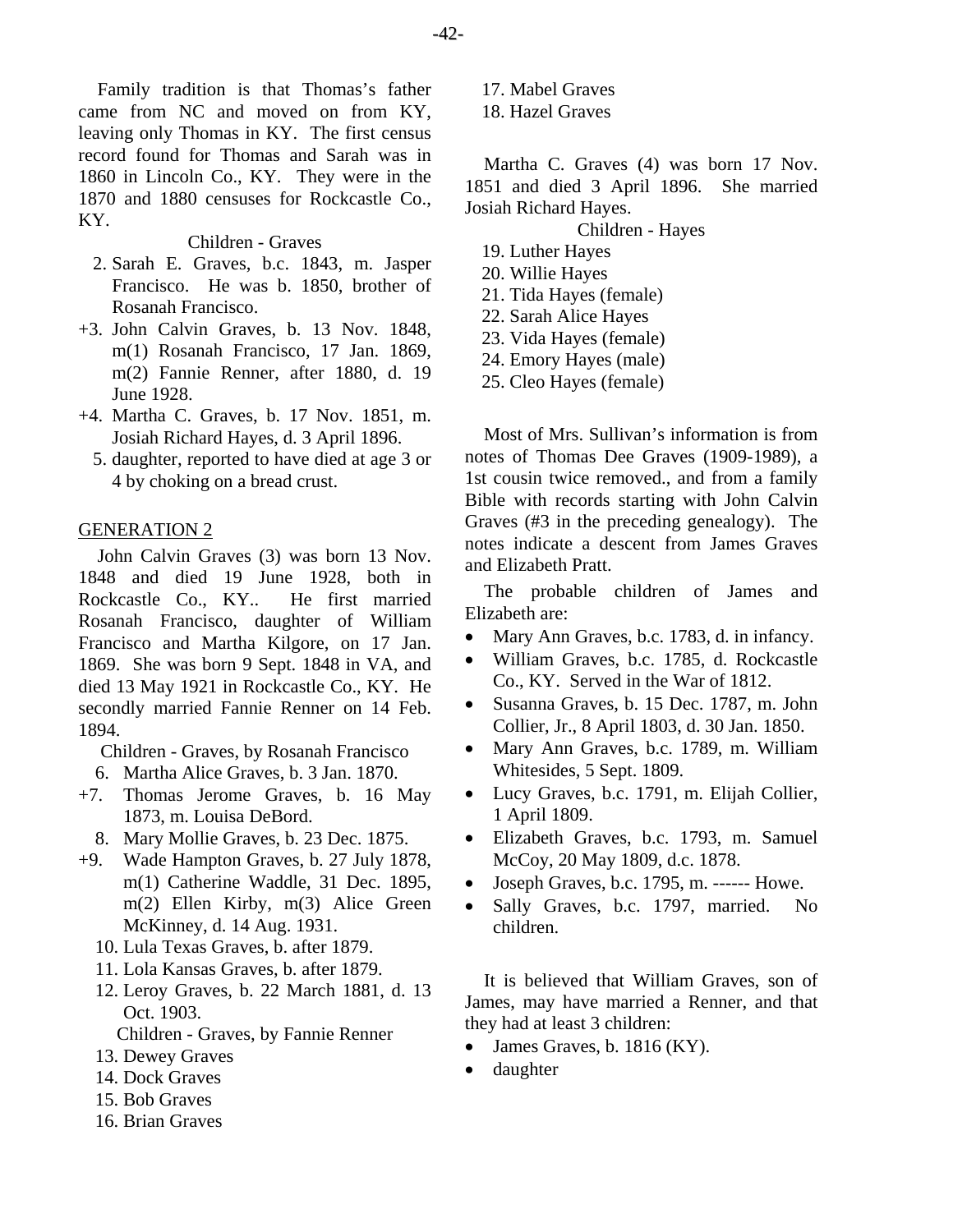• Thomas Graves, believed to be the same as the Thomas who married Sarah Matilda Grider.

Proof is needed that Thomas who married Sarah Matilda Grider was a son of William, and that this is the William who was a son of James Graves. James Graves was descended from Capt. Thomas Graves of VA as follows: Thomas<sup>1</sup>, John<sup>2</sup>, Thomas<sup>3</sup>, John<sup>4</sup>, John<sup>5</sup>, Thomas<sup>6</sup>, James<sup>7</sup>.

Ms. Betty Crutcher, P.O. Box 1833, Andrews, TX 79714, has been looking for the ancestry of her great-grandparents WILLIAM GRAVES and Amanda M. ------. She recently found them in the 1860 census of Bennetsville, St. Clair Co., AL.

Their children were:

- William Thomas Graves, b.c. 1856, m. Sarah E. Armstrong
- Mary Jane Graves, b. 1859, m. John Belle Vaughn
- Jesse (or John) Lafayette Graves, b. 1865, m. Dora ------
- Sarah A. Graves

(ED. NOTE: William was born 24 March 1834 in AL, probably Blount Co., and married Amanda M. Chambers. He was a son of James Stephen Graves and Eliza Jane Walker of NC, Blount Co., AL and Marshall Co., AL.

James Stephen Graves was probably closely related to James Graves of Randolph Co. and Surry Co., NC, possibly a son or a grandson.

This family will be in the *Graves Families of Randolph Co., NC* book.)

Mr. Wayne L. Wilber, P.O. Box 158, Hamshire, TX 77622 (wilrice158@aol.com), wrote that his 2nd great-grandfather, JOHN F. GRAVES, lived in Panola Co., TX, and was married to Bettie Nutt. His birth is estimated as about 1856, since his daughter was born in 1881.

He is in the process of getting a book, *History of Panola County, 1819-1978*, that supposedly has a lot of information on the Graves family.

(ED. NOTE: The next thing I would suggest is to find John in the census records, starting with the 1900 census, and then working back to 1860 and 1870 to find him as a child in his parents' household.

There may also be a connection with the family in the next query.)

Ms. Clara Jane Tennyson, 800 Heights Blvd., #24, Houston, TX 77007, had a query on pp. 94-95, 1995 GFNL. She is still looking for the ancestry of her EDWARD MARION GRAVES, b.c. 1845 in St. Genevieve, MO, d.c. 1883 at Sabine River, Jefferson Co., TX, married Frances Letittia Killion 24 April 1875 in Panola Co., TX.

She now believes that Edward Marion Graves' father was EDWARD GRAVES (b.c. 1800 in VA) who married Jane B. Elliott (b.c. 1810 in NC). There was an Edward in the 1840 census for St. Genevieve, MO. The 1850 census for St. Genevieve showed Jane B. Graves with 4 children: John N., b.c. 1830, VA; Nancy, b.c. 1835, AL; Cynthia, b.c. 1841, MO; and Edward Marion. It is believed that Edward died about 1845.

Does anyone know more about this family, and the identity and ancestry of Edward Graves?)

Mrs. Jeanne F. Thomas, 8494 Wesley Dr., Flushing, MI 48433-1165, is seeking information on the parents of James B. Perkins, b. 1818, in Carter Co., TN. Family tradition says that his mother was Esther Perkins, daughter of Jacob Perkins and Ann ("Nancy") Graves. Esther is said to have married a James Graves.

The father of James B. Perkins could have been a Johnson Hampton. Any information would be appreciated.

(ED. NOTE: Ann Graves was a daughter of JOHN GRAVES AND Susan ------ of Carter Co., TN. For more on this family, see pp. 38,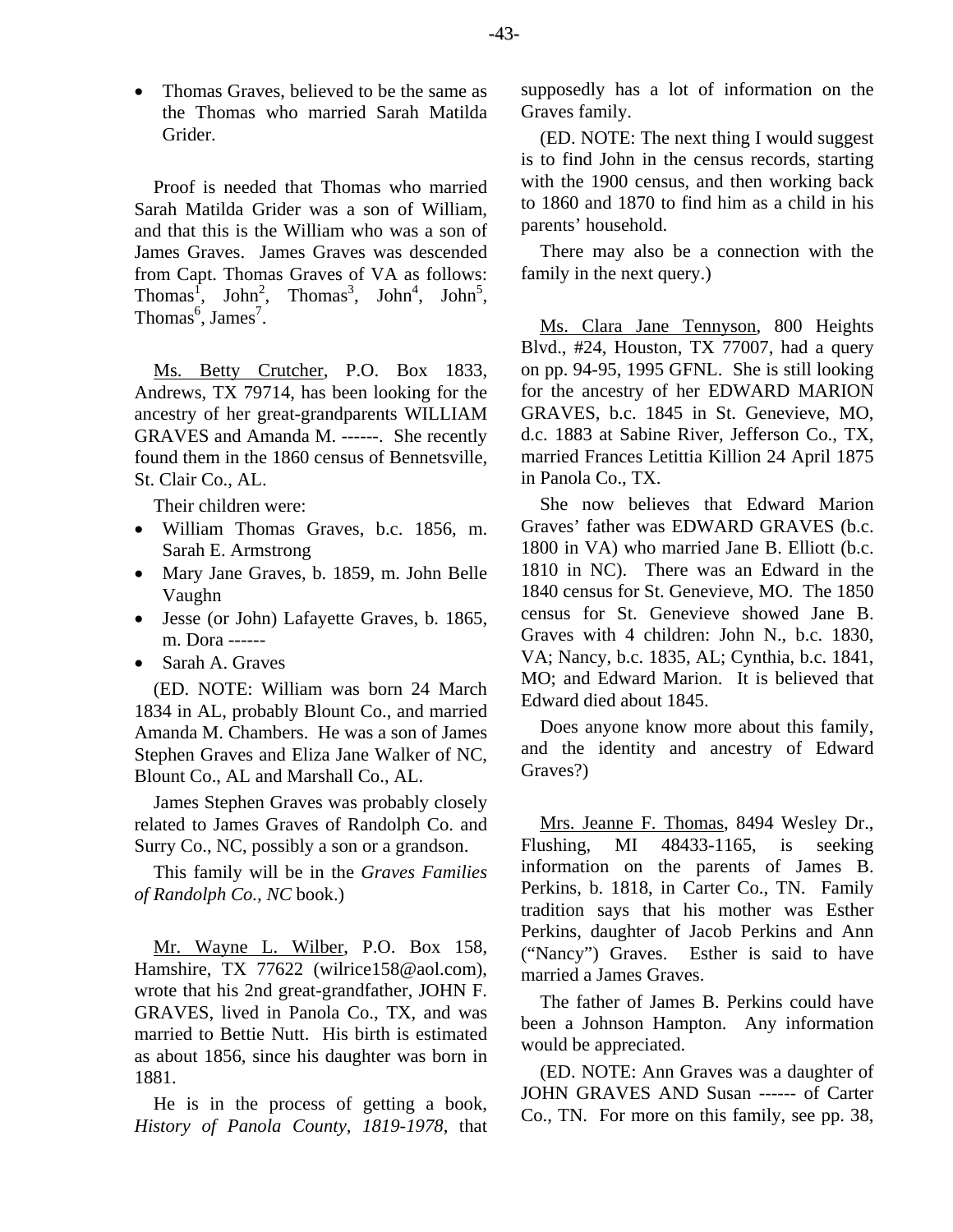40, 41, 1994 GFNL, and elsewhere. Also, see a query from her on p. 21, 1996 GFNL.)

Mrs. Linda Burch, 1527 South Wasatch Dr., Salt Lake City, UT 84108 (luvs2bike @aol.com), is looking for the siblings, parents, and earlier ancestry of RICHARD GRAVES, born about 1820 in IN, married Elizabeth Dorrell/Dorrells/Dorrill in 1846 in IN. They had 2 children, both born in MO: Mary Virginia Graves, b. 1848, m. James Harvey Jones, and William Graves, b. 1849.

Richard Graves was listed in the 1850 census for Greene Co., MO:

| 30, M, IN                               |
|-----------------------------------------|
| 28, F, IN                               |
| 2, F, MO                                |
| 1, M, MO                                |
| 17, M, IN                               |
| They lived close to the Dorrell family: |
| 45, M, KY                               |
| 35, F, KY                               |
| 19, M, IN                               |
| 17, F, IN                               |
| 15, M, IN                               |
|                                         |
|                                         |

They also lived near a William Graves:

| Graves, William | 59, M, NC |
|-----------------|-----------|
| Nancy           | 54, F, NC |
| Nancy J.        | 15, F, IN |

Could Stephin Dorrell be a brother or uncle of Elizabeth? Could William Graves be the father of Richard Graves?

Her father was named Darrell Jones, apparently from the family surname.

"My Graves family moved to Clay Co., MO after the 1850 census due to the Kansas-Missouri wars. There they had contact with Franklin Graves who founded the first Baptist Church in Clay Co., MO, along with Robert James (Jesse James' father). Was Rev. Franklin Graves related to Richard Graves? Franklin Graves was b. 1817 in KY. He was in IN in the 1840's, Clay Co., MO, 1846-1898, d. 1898 in Clay Co., MO.

According to my family oral history, the James boys plowed the fields for the Graves farm until they started on the infamous journey robbing trains."

There was another Richard Graves in Greene Co., MO at the same time, but that Richard Graves was born 22 April 1809 in Blount Co., TN, died 2 Feb. 1869, listed in the 1850 census for Scott Co., AR, and in the 1860 census for Greene Co., MO, age 53, with wife Elizabeth. He was descended from immigrant Thomas Graves of Hartford, CT, and Hatfield, MA, and is listed as #2295 on p. 310 of the Thomas Graves book. Although it is stated there that he m(2) Elizabeth Dorrells, that appears to be an error.

(ED. NOTE: There is a possibility that Richard Graves was a son of the William Graves who lived nearby in Greene Co., MO. There is also a possibility that William Graves was descended from John Graves and Margery Harvey of Randolph Co., NC. One possibility is that William was a son of a Richard Graves, b. 1769, and Hannah Fincher, grandson of John Graves. Richard, b. 1769, did have a son William, probably b.c. 1784-90.)

Mrs. Kathleen Cornett, 3501 Bigby Hollow Ct., Columbus, OH 43228 (kcornet@ freenet.columbus.oh.us), is looking for the ancestry of her SARAH GRAVES who married Michael Israel in Albemarle Co., VA, probably in the early 1750's, based on the birth of their first child in 1755. In 1778 or 1779, Michael and Sarah and their family moved to Wilkes Co., NC. In 1805, they moved to Buncombe Co., NC. Michael died in 1820 and Sarah died before 1824, both in Buncombe Co., NC.

(ED. NOTE: See query of Mr. Thomas C. Owensby on p. 65, 1994 GFNL. Sarah Graves may have been a sister of Mary Graves who married Col. Benjamin Cleveland, and a daughter of Joseph Graves. The ancestry of this Joseph Graves was discussed on pp. 118- 120, 1995 GFNL. If Sarah was a sister of Mary Graves, then her descent from Capt.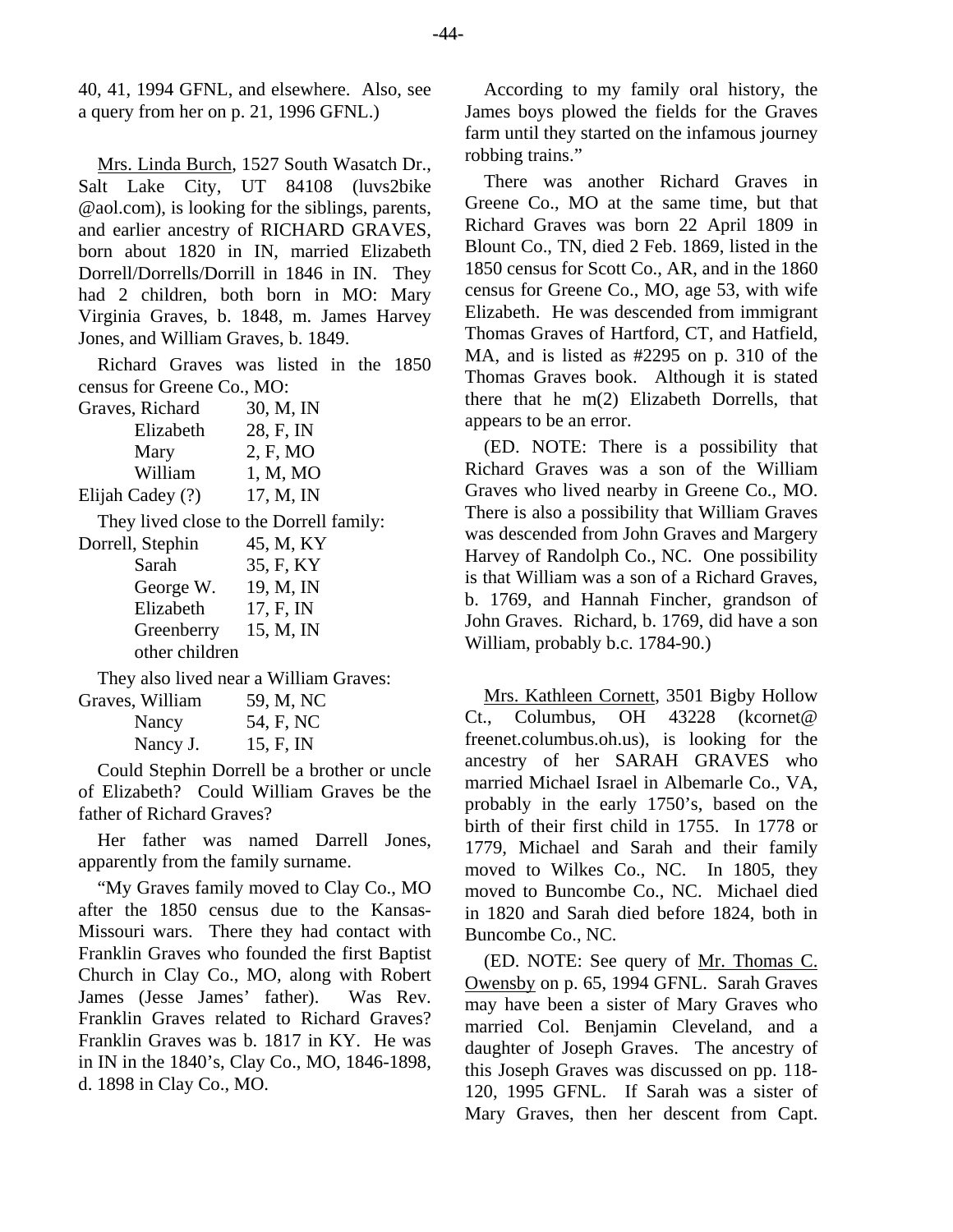Thomas Graves of VA was: Thomas<sup>1</sup>, John<sup>2</sup>, Thomas<sup>3</sup>, John<sup>4</sup>, Joseph<sup>5</sup>, Sarah<sup>6</sup>.)

Mr. Jim Neece, 1007 Noble Ave., Carrollton, TX 75006-3933 (jneecetx@) chrysalis.org), wrote: "My wife, Jana (Delaporte) Neece, was the grandchild of Evelyn Ruth Graves, whose father was JOHN ELIJAH GRAVES, b. 1871, d. 1947, San Antonio, TX. John was a foreman in a coal mine in Strawn, TX prior to moving to San Antonio, TX. His first wife was Ada Adelia Blackmon, b. March 1876, Blackmonton, MS, d. 1932, San Antonio, TX. Both are buried in San Jose Cem., San Antonio, TX. They had 5 children: Myrtle K. Graves, b. 25 Dec. 1898, Strawn, TX, d. 13 Dec. 1977, San Antonio, TX; Evelyn Ruth Graves, b. 4 March 1900, Strawn, TX, d. San Antonio, TX; Lois Marie ("Helen") Graves, b. 5 May 1903, d. 12 April19--, San Antonio, TX; John R. Graves, b. 15 March 1905, d. 10 Aug. 1973, San Antonio, TX; and Finley Jackson ("Jack") Graves, b. 1 Oct. 1913, d. 15 Sept. 1948.

We have no information about John Elijah Graves and would love to find out more about him and his line. Any help would be greatly appreciated."

(ED. NOTE: It should be easy to get back 1 and possibly 2 generations by finding John in the census records to see where he was born. Then find him as a child in the household of his parents in the 1880 census. Then find the family of his father in the 1850 and 1860 censuses. Depending on dates of birth and marriage, the grandparents of John might be listed in the 1850 census.)

Mr. Dick Webber, 24 Oakdale Farm Circle, Oklahoma City, OK 73013 (dwebber @iamerica.net), would like to learn more about his wife's part of the Graves family, especially the ancestry of LIVING GRAVES who married Mary Munday. Their son, John Scott Graves, was born 30 Sept. 1830 in Mercer Co., KY, died 14 March 1905 in Holden, MO. He married Jane Amelia Bailey, born 22 Aug. 1834 in Bourbon Co., KY, died 13 Nov. 1914 in Holden, MO.

They had 4 children: Mary Walton Graves, Living Graves, Belle Graves, and Etta May Graves, b. 6 May 1869, d. 22 Oct. 1943 in Holden, MO. Etta May married Frank Davidson Ball, born 5 Oct. 1866, died 15 April 1925 in Holden, MO.

(ED. NOTE: It seems likely that Living is a shortening of another name, perhaps Livingston, and perhaps it is even a middle name.

My suggestion is to first try to find Living Graves and his family in the KY census for 1830, then 1840 and 1850. Then check the census records for John Scott Graves and whether there were other Graves families living nearby that might have been related to him. Then check land records and look for a will or probate record for Living Graves.)

Ms. Janna Mayfield, (irene@fastlane.net), is "looking for a connection with the Graves family in Caswell Co., NC. My Richard Smith married a Sophia Gibson in Caswell Co. in 1815, and their first child was named Elizabeth Graves Smith [her ggg-aunt]. I feel that either the Smiths or the Gibsons are connected with the Graves family. The Graves are all over Caswell Co. and there is a Jonathan Smith that is a partner with a Graves in 1817. Does anyone know the connection of these families?"

Mrs. Robert Black (Anne Black), 507 West 19th St., El Dorado, AR 71730 (pinetree@ infogo.com), is searching for SARAH GRAVES, born in KY, married ------ Miles. Their known children were: John Henry Miles (b. 1874, KY), Jim Miles, Bill Miles, and Mattie Miles.

(ED. NOTE: Checking the census records is the next suggested step. Look first in the 1880 and 1900 censuses to learn more about Sarah and her family. Then check the 1860 and 1870 censuses for Sarah as a child in the household of her parents.)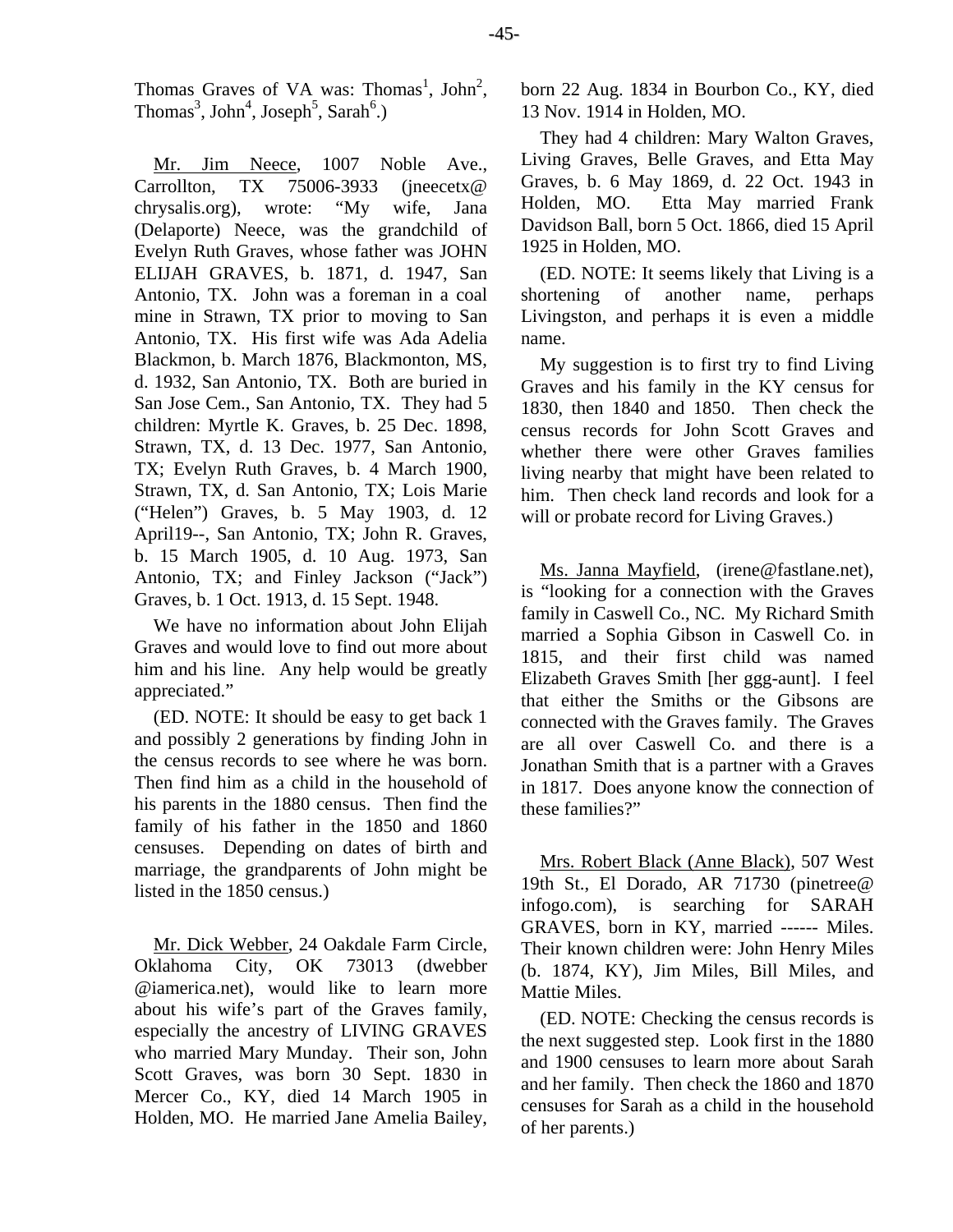## *CAPT. THOMAS GRAVES OF VA*

Mrs. Cynthia ("Cindy") Whirley Nelson, 2014 Hwy. 25, Iuka, MS 38852, is descended from Capt. THOMAS GRAVES of VA as follows: Thomas<sup>1</sup>, John<sup>2</sup>, Thomas<sup>3</sup>, John<sup>4</sup>, Joseph<sup>5</sup>, Mary<sup>6</sup> m. Benjamin Cleveland, Absolam Cleveland<sup>7</sup> m. Martha ("Patty") Harrison, John Harrison Cleveland<sup>8</sup> m. Amelia Elizabeth Martin, Robert Harrison Cleveland<sup>9</sup> m. Harriet Cooper, Robert Harold Cleveland<sup>10</sup> m. Margaret A. Bolden, Mary Lou ("Anner") Cleveland<sup>11</sup> m. John Dalton Crouch, Eula Mae Crouch<sup>12</sup> m. Lester ("Leck") Whirley, Sr., Lloyd Chester ("Cooter") Whirley<sup>13</sup> m. Leacy Paulette Parker, Cynthia Diane ("Cindy") Whirley<sup>14</sup> m. Bobby Gene Nelson.

She has lots of information on the Cleveland side of the family, in case anyone is interested. She would also love to communicate with others descended from her line.

Mrs. Katherine Cullen King, 8502 West Boulevard Dr., Alexandria, VA 22308-1917 (ShropSoc@aol.com), mentioned in her previous query, p. 119, 1994 GFNL, that she was probably descended from Capt. THOMAS GRAVES. She definitely is, and her descent is: Thomas<sup>1</sup>, John<sup>2</sup>, Thomas<sup>3</sup>, John<sup>4</sup>, Thomas<sup>5</sup> m. Ann Davenport, Eleanor<sup>6</sup> Graves m. Thomas Kimbrough, Anne Kimbrough<sup>7</sup> m. Henry Turner, Sally Turner<sup>8</sup> m. Benjamin French, Amos French<sup>9</sup> m. ------ Sanderson, Amos Benjamin French<sup>10</sup>, b. 1830, Limestone Co., AL, m. Martha Mariah Mitchell, James Haywood French<sup>11</sup>, b. 1858, Limestone Co., AL, m. Laurie Annie Lipscomb, Bessie May French<sup>12</sup>, b. 1885, Limestone Co., AL, m. Harold Dempster Cullen, Frank Haywood Cullen Sr.<sup>13</sup> m. Martha Frances Haynes, Katherine Ann Cullen<sup>14</sup> m. Richard Leslie King.

She also has Shropshire ancestry, and is editor of *Shropshire Exchange*, newsletter of The Shropshire Society. Most of her research has been in VA and KY, following the Shropshires. She is also working on the

Wheat family of MD, who went to VA and KY.

Dr. Thomas L. Graves, 3400 11th St., Gulfport, MS 39501 (tlg3411@aol.com), wrote that he and his brother Donnie (Mr. Donald W. Graves, 1836 Beach Dr., Box 92, Gulfport, MS 39507-1513 (wierddonni @aol.com), "are trying to compile and write a family history of the descendants of Rev. ANDREW CARROLL GRAVES who was born 1 Jan. 1831 and died 8 Sept. 1904. He was our g-g-grandfather. One of his sons was the distinguished Army General, William Sidney Graves, who led his troops in battle on Russian soil in 1918. We would like to exchange information and communicate with family members with similar aspirations."

He also wrote that he is researching his wife's family and would appreciate help on finding whether she is descended from Capt. Thomas Graves of VA. "Her maternal grandmother was Vesta Viola Kimbrough, b. 28 Nov. 1885 in Chickasaw Co., MS, m. Grover Cleveland Turman, d. 8 Sept. 1928 in Chickasaw Co., MS. She is listed in the 1900 census of Chickasaw Co. as being the daughter of James Kimbrough, b. Sept. 1840 in AL, and Rebecca J., b. Dec. 1843 in MS. She had 3 siblings listed in the same census: Henrietta Kimbrough, b. Jan. 1866 in MS, m. J. M. Riggs; Oscar L. Kimbrough, b. April 1881 in MS; and James O. Kimbrough, b. Jan. 1883 in MS.

Mr. Jeffery A. Duvall, 920 East Markwood Ave., Apt. A10, Indianapolis, IN 46227 (irxp500@indyvax.iupui.edu), is descended from Capt. THOMAS GRAVES of VA as follows: (1) Capt. Thomas Graves, (2) Verlinda Graves m. William Stone (3rd governor of MD), (3) John Stone m. Elizabeth Warren, (4) Capt. Thomas Stone, 1677-1727, m. Elizabeth Hoskins, (5) Thomas Stone, 1703-1748, m. Katherine Broughton, (6) Thomas Stone m. Mary Butler, (7) Rev.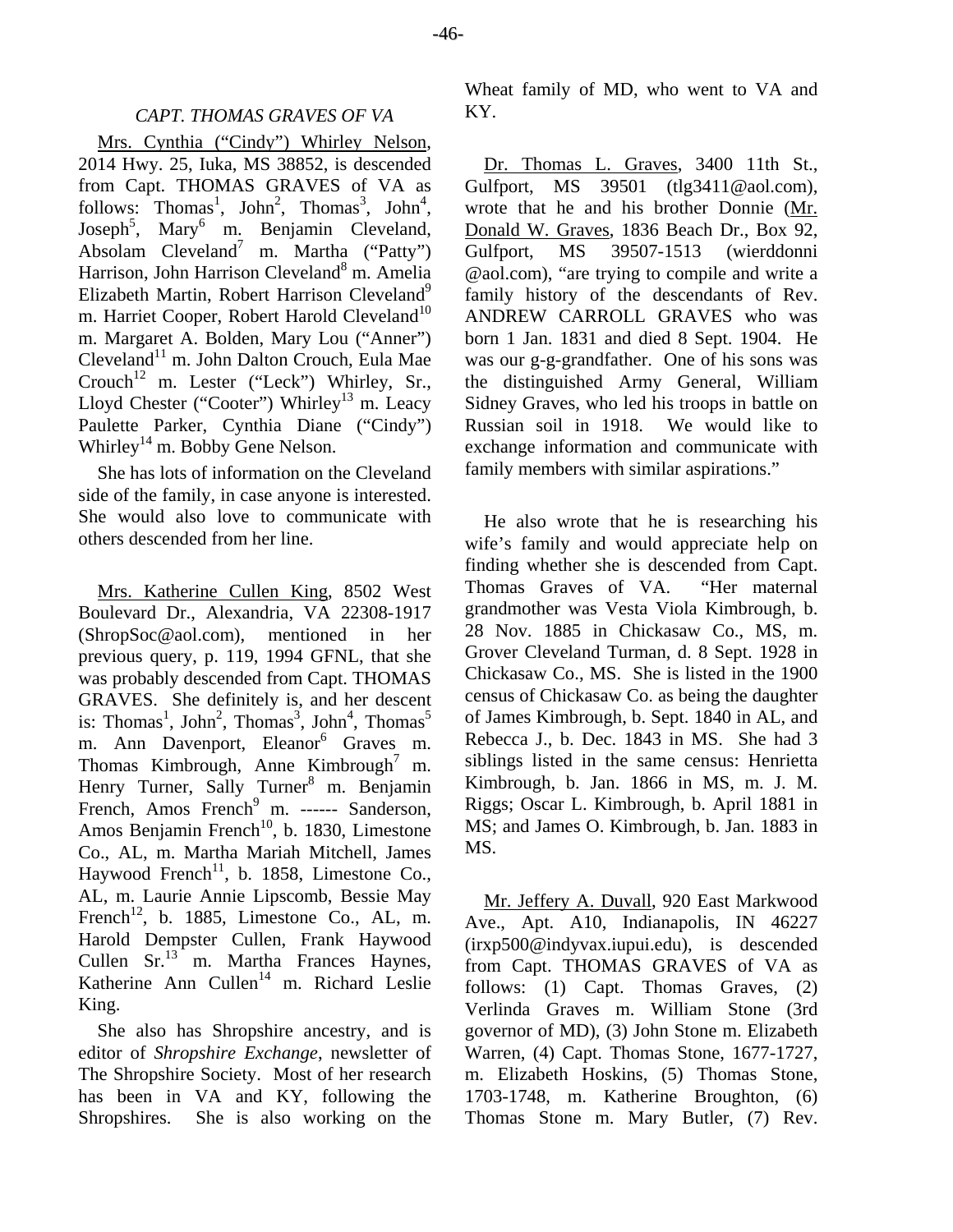Benjamin Stone, b.c. 1743-8, Fauquier Co., VA, d. 1833, near Cadiz, OH, m. Anna Asbury, (8) Rev. Benjamin Stone, b. 1783, Fauquier Co., VA, d. 1833, Dearborn Co., IN, m. Sarah Larew, (9) Rebecca Stone, b. 1812, Butler Co., OH, d. 1874, Switzerland Co., IN, m. Robert Tower, (10) Sarah Jane Tower, b. 1839, d. 1881, Switzerland Co., IN, m. Henry Lock, (11) Ida Izella Lock m. George S. Gullion, (12) Claude E. Gullion m. Eathel H. Hickman, (13) Genola Gullion m. William W. Duvall, (14) William E. Duvall m. Wanda J. Morgan, (15) Jeffery A. Duvall.

The connection that is not fully documented to his satisfaction is between Capt. Thomas Stone (4) and his son Thomas Stone (5). Even though every secondary source he has read maintains that the descent is solid, he would like more proof. According to most accounts, "Thomas Stone (1703-1748) inherited 200 acres of land in King George Co., VA from his father but failed to receive any of the Charles Co., MD land, which accounts for the move from MD to VA by my particular branch of the Stone family."

Mr. Bill R. Wood, 307 Teakwood, Amarillo, TX 79107-1819, has two Graves lines. His ancestor Anne Alabama Graves married Charles W. Graves. The parents of Anne were GILES N. GRAVES and Martha Ann Brinson, but he doesn't know the parents of Charles. He would like to find more about the earlier ancestry of both Giles and Charles, including where Giles, his wife, and Charles were buried.

He previously thought the father of Charles might be James Graves from Blount Co., AL. However, based on the estate papers of this James Graves, his son Charles had died by March 1874, and Charles W. Graves didn't die until Aug. 1874.

(ED. NOTE: The James Graves he refers to is apparently the one who was born about 1790 in NC, married Frances ------, and was in the 1830 and 1850 censuses of Blount Co., AL. His son Charles was reported to have

died in LA, where he left heirs whose names are not presently known. This James Graves was probably a son of James Graves, b. 1750, of Randolph Co. and Surry Co., NC.

The middle name of Brantley for one of the children of Charles and Anne is unusual. Its appearance as a middle name for Isaac Brantley Graves, one of the children of Isaac Lee Graves (1810, NC-1894, TN), son of Thomas Graves of NC & Maury Co., TN, raises the question of a possible relationship. Among the buyers at the estate sale of Thomas Graves were William L. Brantley and Harris Brantley. Sylvia Graves, sister of Isaac Lee Graves, married Leonard Mayton Thompson, further indicating a possible connection.

Giles N. Graves was descended from Capt. Thomas Graves of VA: Thomas<sup>1</sup>, Francis<sup>2</sup>, Francis<sup>3</sup>, William<sup>4</sup>, William<sup>5</sup>, William<sup>6</sup>, Giles  $N<sup>7</sup>$ .)

A brief genealogy for Giles Graves and the next generation is given below. Additions and corrections would be appreciated.

# GENERATION 7

Giles N. Graves (1) was born 25 Feb. 1815 in GA, and died 23 Dec. 1866 in Anderson Co., TX. He first married Martha Ann Brinson on 4 Jan. 1835. She was born 15 April 1818 in Jones Co., GA, and died 31 Dec. 1858. They supposedly had 12 children. Giles secondly married Margaret J. Burton on 4 Jan. 1860 in Palestine, TX. They had no children.

# Children - Graves

- 2. Young William Graves, b. 1836 (AL).
- 3. Mary S. Graves, b. 1838 (AL).
- 4. Anne Alabama Graves, b. 29 Aug. 1840, m. Charles W. Graves, 5 March 1860, d. 4 Feb. 1924.
- 5. Peyton S. Graves, b. 1842 (TX).
- 6. Aurelia Antoinette Graves, b. 1844, m. Richard Jesse Royall, 8 Nov. 1859.
- 7. Marthy C. (Cora) Graves, b. 1846 (AL).
- 8. Georgetta Graves, b. 29 June 1849, d. 11 Aug. 1854. Bur. Old Brinson Field, Shelby Co., AL.